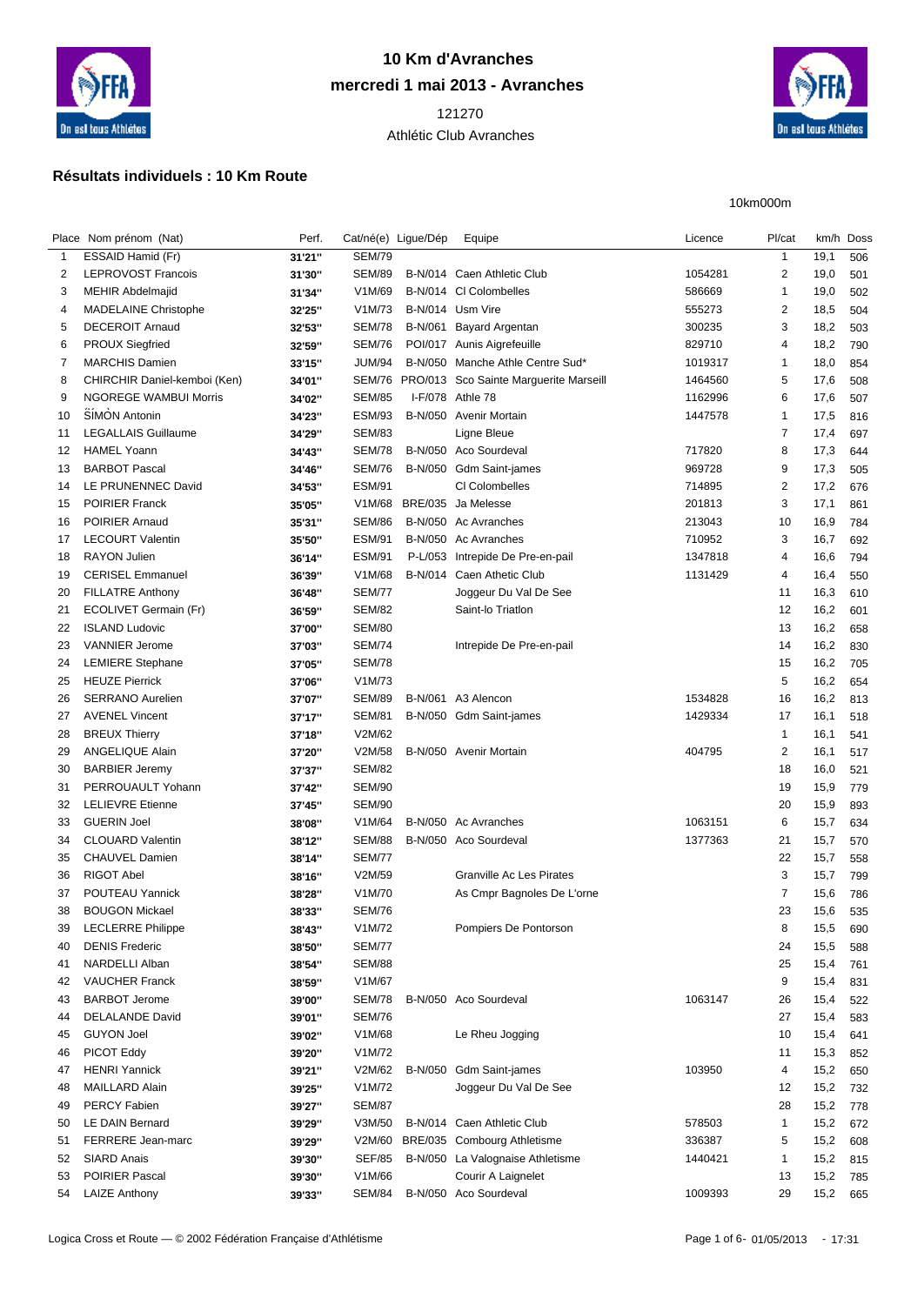| DAN Johann                                   | 39'34"                                                                                                                                                                                                                                                                                                                                                                                                                                                                                                                     | V1M/70                                                                                                                                                       |                                                                                                                                                                                                                                                        | Ligne Bleue                         |                                                                                                                                                                                                                                                                                                                                                                                                                                                                                                                                                               | 14                                                                              | 15,2                                                                                                 | 578                                                                                                                                                                                                                  |
|----------------------------------------------|----------------------------------------------------------------------------------------------------------------------------------------------------------------------------------------------------------------------------------------------------------------------------------------------------------------------------------------------------------------------------------------------------------------------------------------------------------------------------------------------------------------------------|--------------------------------------------------------------------------------------------------------------------------------------------------------------|--------------------------------------------------------------------------------------------------------------------------------------------------------------------------------------------------------------------------------------------------------|-------------------------------------|---------------------------------------------------------------------------------------------------------------------------------------------------------------------------------------------------------------------------------------------------------------------------------------------------------------------------------------------------------------------------------------------------------------------------------------------------------------------------------------------------------------------------------------------------------------|---------------------------------------------------------------------------------|------------------------------------------------------------------------------------------------------|----------------------------------------------------------------------------------------------------------------------------------------------------------------------------------------------------------------------|
| <b>CORDON Sebastien</b>                      | 39'36"                                                                                                                                                                                                                                                                                                                                                                                                                                                                                                                     | <b>SEM/76</b>                                                                                                                                                |                                                                                                                                                                                                                                                        | Isigny Running                      |                                                                                                                                                                                                                                                                                                                                                                                                                                                                                                                                                               | 30                                                                              | 15,2                                                                                                 | 573                                                                                                                                                                                                                  |
| <b>MENANT Mickael</b>                        | 39'41"                                                                                                                                                                                                                                                                                                                                                                                                                                                                                                                     | V1M/72                                                                                                                                                       |                                                                                                                                                                                                                                                        | B-N/050 Cact Conde Torigni          | 1021429                                                                                                                                                                                                                                                                                                                                                                                                                                                                                                                                                       | 15                                                                              | 15,1                                                                                                 | 748                                                                                                                                                                                                                  |
| <b>LESAUNIER Rodolphe</b>                    | 39'44"                                                                                                                                                                                                                                                                                                                                                                                                                                                                                                                     | <b>SEM/76</b>                                                                                                                                                |                                                                                                                                                                                                                                                        | B-N/014 Caen Athletic Club          | 1172395                                                                                                                                                                                                                                                                                                                                                                                                                                                                                                                                                       | 31                                                                              | 15,1                                                                                                 | 714                                                                                                                                                                                                                  |
| <b>HEURTAUX Cedric</b>                       | 39'55"                                                                                                                                                                                                                                                                                                                                                                                                                                                                                                                     | <b>SEM/75</b>                                                                                                                                                |                                                                                                                                                                                                                                                        |                                     |                                                                                                                                                                                                                                                                                                                                                                                                                                                                                                                                                               | 32                                                                              | 15,0                                                                                                 | 653                                                                                                                                                                                                                  |
|                                              |                                                                                                                                                                                                                                                                                                                                                                                                                                                                                                                            |                                                                                                                                                              |                                                                                                                                                                                                                                                        |                                     |                                                                                                                                                                                                                                                                                                                                                                                                                                                                                                                                                               |                                                                                 |                                                                                                      |                                                                                                                                                                                                                      |
|                                              |                                                                                                                                                                                                                                                                                                                                                                                                                                                                                                                            |                                                                                                                                                              |                                                                                                                                                                                                                                                        |                                     |                                                                                                                                                                                                                                                                                                                                                                                                                                                                                                                                                               |                                                                                 |                                                                                                      | 702                                                                                                                                                                                                                  |
|                                              |                                                                                                                                                                                                                                                                                                                                                                                                                                                                                                                            |                                                                                                                                                              |                                                                                                                                                                                                                                                        |                                     |                                                                                                                                                                                                                                                                                                                                                                                                                                                                                                                                                               |                                                                                 |                                                                                                      | 734                                                                                                                                                                                                                  |
|                                              | 40'24"                                                                                                                                                                                                                                                                                                                                                                                                                                                                                                                     |                                                                                                                                                              |                                                                                                                                                                                                                                                        |                                     |                                                                                                                                                                                                                                                                                                                                                                                                                                                                                                                                                               |                                                                                 |                                                                                                      | 589                                                                                                                                                                                                                  |
| <b>VICTOIRE-FERON Berenice</b>               | 40'28"                                                                                                                                                                                                                                                                                                                                                                                                                                                                                                                     | <b>SEF/84</b>                                                                                                                                                |                                                                                                                                                                                                                                                        |                                     | 1112655                                                                                                                                                                                                                                                                                                                                                                                                                                                                                                                                                       | 3                                                                               |                                                                                                      | 835                                                                                                                                                                                                                  |
| <b>AUMONT Pierre-yves</b>                    | 40'42"                                                                                                                                                                                                                                                                                                                                                                                                                                                                                                                     | <b>SEM/89</b>                                                                                                                                                |                                                                                                                                                                                                                                                        |                                     |                                                                                                                                                                                                                                                                                                                                                                                                                                                                                                                                                               | 35                                                                              | 14,7                                                                                                 | 879                                                                                                                                                                                                                  |
| <b>CALIPEL Henry</b>                         | 40'45"                                                                                                                                                                                                                                                                                                                                                                                                                                                                                                                     | V2M/62                                                                                                                                                       |                                                                                                                                                                                                                                                        |                                     |                                                                                                                                                                                                                                                                                                                                                                                                                                                                                                                                                               | 6                                                                               |                                                                                                      | 547                                                                                                                                                                                                                  |
| LETOURNEUR Guillaume                         | 40'50"                                                                                                                                                                                                                                                                                                                                                                                                                                                                                                                     | <b>SEM/86</b>                                                                                                                                                |                                                                                                                                                                                                                                                        |                                     | 1468769                                                                                                                                                                                                                                                                                                                                                                                                                                                                                                                                                       | 36                                                                              | 14,7                                                                                                 | 721                                                                                                                                                                                                                  |
|                                              |                                                                                                                                                                                                                                                                                                                                                                                                                                                                                                                            | <b>SEM/76</b>                                                                                                                                                |                                                                                                                                                                                                                                                        |                                     |                                                                                                                                                                                                                                                                                                                                                                                                                                                                                                                                                               |                                                                                 |                                                                                                      | 827                                                                                                                                                                                                                  |
|                                              |                                                                                                                                                                                                                                                                                                                                                                                                                                                                                                                            |                                                                                                                                                              |                                                                                                                                                                                                                                                        |                                     |                                                                                                                                                                                                                                                                                                                                                                                                                                                                                                                                                               |                                                                                 |                                                                                                      | 553                                                                                                                                                                                                                  |
|                                              |                                                                                                                                                                                                                                                                                                                                                                                                                                                                                                                            |                                                                                                                                                              |                                                                                                                                                                                                                                                        |                                     |                                                                                                                                                                                                                                                                                                                                                                                                                                                                                                                                                               |                                                                                 |                                                                                                      | 836                                                                                                                                                                                                                  |
|                                              |                                                                                                                                                                                                                                                                                                                                                                                                                                                                                                                            |                                                                                                                                                              |                                                                                                                                                                                                                                                        |                                     |                                                                                                                                                                                                                                                                                                                                                                                                                                                                                                                                                               |                                                                                 |                                                                                                      |                                                                                                                                                                                                                      |
|                                              |                                                                                                                                                                                                                                                                                                                                                                                                                                                                                                                            |                                                                                                                                                              |                                                                                                                                                                                                                                                        |                                     |                                                                                                                                                                                                                                                                                                                                                                                                                                                                                                                                                               |                                                                                 |                                                                                                      | 722                                                                                                                                                                                                                  |
|                                              |                                                                                                                                                                                                                                                                                                                                                                                                                                                                                                                            |                                                                                                                                                              |                                                                                                                                                                                                                                                        |                                     |                                                                                                                                                                                                                                                                                                                                                                                                                                                                                                                                                               |                                                                                 |                                                                                                      | 656                                                                                                                                                                                                                  |
|                                              | 41'12"                                                                                                                                                                                                                                                                                                                                                                                                                                                                                                                     |                                                                                                                                                              |                                                                                                                                                                                                                                                        |                                     |                                                                                                                                                                                                                                                                                                                                                                                                                                                                                                                                                               |                                                                                 |                                                                                                      | 580                                                                                                                                                                                                                  |
| <b>JOUAN Damien</b>                          | 41'13"                                                                                                                                                                                                                                                                                                                                                                                                                                                                                                                     | <b>SEM/83</b>                                                                                                                                                |                                                                                                                                                                                                                                                        |                                     | 1464132                                                                                                                                                                                                                                                                                                                                                                                                                                                                                                                                                       | 39                                                                              |                                                                                                      | 660                                                                                                                                                                                                                  |
| <b>DELAUNAY Olivier</b>                      | 41'14"                                                                                                                                                                                                                                                                                                                                                                                                                                                                                                                     | <b>SEM/77</b>                                                                                                                                                |                                                                                                                                                                                                                                                        |                                     |                                                                                                                                                                                                                                                                                                                                                                                                                                                                                                                                                               | 40                                                                              | 14,6                                                                                                 | 585                                                                                                                                                                                                                  |
| <b>PETIT Laurent</b>                         | 41'15"                                                                                                                                                                                                                                                                                                                                                                                                                                                                                                                     |                                                                                                                                                              |                                                                                                                                                                                                                                                        |                                     | 1445067                                                                                                                                                                                                                                                                                                                                                                                                                                                                                                                                                       | 19                                                                              | 14,5                                                                                                 | 857                                                                                                                                                                                                                  |
| <b>NORMANT Nicolas</b>                       | 41'20"                                                                                                                                                                                                                                                                                                                                                                                                                                                                                                                     | V1M/65                                                                                                                                                       |                                                                                                                                                                                                                                                        |                                     | 1007596                                                                                                                                                                                                                                                                                                                                                                                                                                                                                                                                                       | 20                                                                              | 14,5                                                                                                 | 766                                                                                                                                                                                                                  |
| <b>LEPESANT Nicolas</b>                      |                                                                                                                                                                                                                                                                                                                                                                                                                                                                                                                            | V1M/73                                                                                                                                                       |                                                                                                                                                                                                                                                        |                                     |                                                                                                                                                                                                                                                                                                                                                                                                                                                                                                                                                               | 21                                                                              |                                                                                                      | 707                                                                                                                                                                                                                  |
|                                              |                                                                                                                                                                                                                                                                                                                                                                                                                                                                                                                            |                                                                                                                                                              |                                                                                                                                                                                                                                                        |                                     |                                                                                                                                                                                                                                                                                                                                                                                                                                                                                                                                                               |                                                                                 |                                                                                                      | 738                                                                                                                                                                                                                  |
|                                              |                                                                                                                                                                                                                                                                                                                                                                                                                                                                                                                            |                                                                                                                                                              |                                                                                                                                                                                                                                                        |                                     |                                                                                                                                                                                                                                                                                                                                                                                                                                                                                                                                                               |                                                                                 |                                                                                                      | 685                                                                                                                                                                                                                  |
|                                              |                                                                                                                                                                                                                                                                                                                                                                                                                                                                                                                            |                                                                                                                                                              |                                                                                                                                                                                                                                                        |                                     |                                                                                                                                                                                                                                                                                                                                                                                                                                                                                                                                                               |                                                                                 |                                                                                                      |                                                                                                                                                                                                                      |
|                                              |                                                                                                                                                                                                                                                                                                                                                                                                                                                                                                                            |                                                                                                                                                              |                                                                                                                                                                                                                                                        |                                     |                                                                                                                                                                                                                                                                                                                                                                                                                                                                                                                                                               |                                                                                 |                                                                                                      | 885                                                                                                                                                                                                                  |
|                                              | 41'32"                                                                                                                                                                                                                                                                                                                                                                                                                                                                                                                     |                                                                                                                                                              |                                                                                                                                                                                                                                                        |                                     |                                                                                                                                                                                                                                                                                                                                                                                                                                                                                                                                                               |                                                                                 |                                                                                                      | 860                                                                                                                                                                                                                  |
|                                              | 41'33"                                                                                                                                                                                                                                                                                                                                                                                                                                                                                                                     | V1M/69                                                                                                                                                       |                                                                                                                                                                                                                                                        |                                     |                                                                                                                                                                                                                                                                                                                                                                                                                                                                                                                                                               | 23                                                                              | 14,4                                                                                                 | 828                                                                                                                                                                                                                  |
| LEVEQUE Yannick                              | 41'41"                                                                                                                                                                                                                                                                                                                                                                                                                                                                                                                     | V1M/72                                                                                                                                                       |                                                                                                                                                                                                                                                        | Joggeur Du Val De See               |                                                                                                                                                                                                                                                                                                                                                                                                                                                                                                                                                               | 24                                                                              |                                                                                                      | 724                                                                                                                                                                                                                  |
| <b>BOURDON Stephane</b>                      | 41'42"                                                                                                                                                                                                                                                                                                                                                                                                                                                                                                                     | V1M/70                                                                                                                                                       |                                                                                                                                                                                                                                                        |                                     |                                                                                                                                                                                                                                                                                                                                                                                                                                                                                                                                                               | 25                                                                              |                                                                                                      | 537                                                                                                                                                                                                                  |
| <b>LALOI</b> Fabien                          | 41'43"                                                                                                                                                                                                                                                                                                                                                                                                                                                                                                                     | <b>SEM/85</b>                                                                                                                                                |                                                                                                                                                                                                                                                        | Saint-lo Triatlon                   |                                                                                                                                                                                                                                                                                                                                                                                                                                                                                                                                                               | 44                                                                              | 14,4                                                                                                 | 666                                                                                                                                                                                                                  |
| <b>GUILLOT-CRESTEY Pierre</b>                | 41'44"                                                                                                                                                                                                                                                                                                                                                                                                                                                                                                                     | <b>SEM/83</b>                                                                                                                                                |                                                                                                                                                                                                                                                        | Nxp Caen                            |                                                                                                                                                                                                                                                                                                                                                                                                                                                                                                                                                               | 45                                                                              | 14,4                                                                                                 | 639                                                                                                                                                                                                                  |
| <b>BUNEL Dominique</b>                       | 41'47"                                                                                                                                                                                                                                                                                                                                                                                                                                                                                                                     | V1M/68                                                                                                                                                       |                                                                                                                                                                                                                                                        |                                     | 1145555                                                                                                                                                                                                                                                                                                                                                                                                                                                                                                                                                       | 26                                                                              | 14,4                                                                                                 | 543                                                                                                                                                                                                                  |
|                                              |                                                                                                                                                                                                                                                                                                                                                                                                                                                                                                                            |                                                                                                                                                              |                                                                                                                                                                                                                                                        |                                     |                                                                                                                                                                                                                                                                                                                                                                                                                                                                                                                                                               |                                                                                 |                                                                                                      | 587                                                                                                                                                                                                                  |
|                                              |                                                                                                                                                                                                                                                                                                                                                                                                                                                                                                                            |                                                                                                                                                              |                                                                                                                                                                                                                                                        |                                     |                                                                                                                                                                                                                                                                                                                                                                                                                                                                                                                                                               |                                                                                 |                                                                                                      | 609                                                                                                                                                                                                                  |
|                                              |                                                                                                                                                                                                                                                                                                                                                                                                                                                                                                                            |                                                                                                                                                              |                                                                                                                                                                                                                                                        |                                     |                                                                                                                                                                                                                                                                                                                                                                                                                                                                                                                                                               |                                                                                 |                                                                                                      |                                                                                                                                                                                                                      |
|                                              |                                                                                                                                                                                                                                                                                                                                                                                                                                                                                                                            |                                                                                                                                                              |                                                                                                                                                                                                                                                        |                                     |                                                                                                                                                                                                                                                                                                                                                                                                                                                                                                                                                               |                                                                                 |                                                                                                      | 625                                                                                                                                                                                                                  |
|                                              | 41'58"                                                                                                                                                                                                                                                                                                                                                                                                                                                                                                                     |                                                                                                                                                              |                                                                                                                                                                                                                                                        |                                     |                                                                                                                                                                                                                                                                                                                                                                                                                                                                                                                                                               |                                                                                 |                                                                                                      | 845                                                                                                                                                                                                                  |
| <b>VAUTIER Sebastien</b>                     | 41'59"                                                                                                                                                                                                                                                                                                                                                                                                                                                                                                                     | <b>SEM/74</b>                                                                                                                                                |                                                                                                                                                                                                                                                        |                                     |                                                                                                                                                                                                                                                                                                                                                                                                                                                                                                                                                               | 48                                                                              |                                                                                                      | 832                                                                                                                                                                                                                  |
| <b>LANON William</b>                         | 42'02"                                                                                                                                                                                                                                                                                                                                                                                                                                                                                                                     | <b>ESM/93</b>                                                                                                                                                |                                                                                                                                                                                                                                                        |                                     |                                                                                                                                                                                                                                                                                                                                                                                                                                                                                                                                                               | 5                                                                               | 14,3                                                                                                 | 880                                                                                                                                                                                                                  |
| 94 THOMAS Sylvain                            | 42'03"                                                                                                                                                                                                                                                                                                                                                                                                                                                                                                                     |                                                                                                                                                              |                                                                                                                                                                                                                                                        |                                     | 1444198                                                                                                                                                                                                                                                                                                                                                                                                                                                                                                                                                       | 49                                                                              |                                                                                                      | 824                                                                                                                                                                                                                  |
| <b>LEPLANOIS Herve</b>                       | 42'05"                                                                                                                                                                                                                                                                                                                                                                                                                                                                                                                     | V <sub>1</sub> M/70                                                                                                                                          |                                                                                                                                                                                                                                                        | Joggeur Du Val De See               |                                                                                                                                                                                                                                                                                                                                                                                                                                                                                                                                                               | 28                                                                              | 14,3                                                                                                 | 708                                                                                                                                                                                                                  |
| <b>BINET Yoann</b>                           | 42'06"                                                                                                                                                                                                                                                                                                                                                                                                                                                                                                                     | <b>SEM/77</b>                                                                                                                                                |                                                                                                                                                                                                                                                        | Joggeur Du Val De See               |                                                                                                                                                                                                                                                                                                                                                                                                                                                                                                                                                               | 50                                                                              | 14,3                                                                                                 | 531                                                                                                                                                                                                                  |
|                                              |                                                                                                                                                                                                                                                                                                                                                                                                                                                                                                                            |                                                                                                                                                              |                                                                                                                                                                                                                                                        |                                     |                                                                                                                                                                                                                                                                                                                                                                                                                                                                                                                                                               | 1                                                                               |                                                                                                      | 767                                                                                                                                                                                                                  |
|                                              |                                                                                                                                                                                                                                                                                                                                                                                                                                                                                                                            |                                                                                                                                                              |                                                                                                                                                                                                                                                        |                                     |                                                                                                                                                                                                                                                                                                                                                                                                                                                                                                                                                               |                                                                                 |                                                                                                      | 519                                                                                                                                                                                                                  |
|                                              |                                                                                                                                                                                                                                                                                                                                                                                                                                                                                                                            |                                                                                                                                                              |                                                                                                                                                                                                                                                        |                                     |                                                                                                                                                                                                                                                                                                                                                                                                                                                                                                                                                               |                                                                                 |                                                                                                      |                                                                                                                                                                                                                      |
| <b>QUERUEL Willy</b>                         | 42'08"                                                                                                                                                                                                                                                                                                                                                                                                                                                                                                                     | V1M/72                                                                                                                                                       |                                                                                                                                                                                                                                                        |                                     |                                                                                                                                                                                                                                                                                                                                                                                                                                                                                                                                                               | 29                                                                              | 14,2                                                                                                 | 791                                                                                                                                                                                                                  |
| <b>LESAGE Willy</b>                          | 42'09"                                                                                                                                                                                                                                                                                                                                                                                                                                                                                                                     | V1M/72                                                                                                                                                       |                                                                                                                                                                                                                                                        |                                     |                                                                                                                                                                                                                                                                                                                                                                                                                                                                                                                                                               | 30                                                                              | 14,2                                                                                                 | 866                                                                                                                                                                                                                  |
| <b>COMMUNIER Guilhem</b>                     | 42'10"                                                                                                                                                                                                                                                                                                                                                                                                                                                                                                                     | <b>JUM/95</b>                                                                                                                                                |                                                                                                                                                                                                                                                        |                                     |                                                                                                                                                                                                                                                                                                                                                                                                                                                                                                                                                               |                                                                                 |                                                                                                      | 571                                                                                                                                                                                                                  |
|                                              |                                                                                                                                                                                                                                                                                                                                                                                                                                                                                                                            |                                                                                                                                                              |                                                                                                                                                                                                                                                        | B-N/050 As Tourlaville              | 1544581                                                                                                                                                                                                                                                                                                                                                                                                                                                                                                                                                       | 2                                                                               | 14,2                                                                                                 |                                                                                                                                                                                                                      |
| 102 GUERIN Guillaume                         | 42'12"                                                                                                                                                                                                                                                                                                                                                                                                                                                                                                                     | <b>SEM/82</b>                                                                                                                                                |                                                                                                                                                                                                                                                        | Joggers Louvigne Du Desert          |                                                                                                                                                                                                                                                                                                                                                                                                                                                                                                                                                               | 51                                                                              | 14,2                                                                                                 | 635                                                                                                                                                                                                                  |
| 103 PASQUER Lionel                           | 42'16"                                                                                                                                                                                                                                                                                                                                                                                                                                                                                                                     | V1M/65                                                                                                                                                       |                                                                                                                                                                                                                                                        | B-N/050 Gdm Saint-james             | 1216399                                                                                                                                                                                                                                                                                                                                                                                                                                                                                                                                                       | 31                                                                              | 14,2                                                                                                 | 773                                                                                                                                                                                                                  |
| DELENTAIGNE Jean-charles                     | 42'18"                                                                                                                                                                                                                                                                                                                                                                                                                                                                                                                     | V2M/59                                                                                                                                                       |                                                                                                                                                                                                                                                        | B-N/050 Granville Ac                | 1528230                                                                                                                                                                                                                                                                                                                                                                                                                                                                                                                                                       | 9                                                                               | 14,2                                                                                                 | 586                                                                                                                                                                                                                  |
| 105 JEANNE Emmanuel                          | 42'22"                                                                                                                                                                                                                                                                                                                                                                                                                                                                                                                     | V1M/66                                                                                                                                                       |                                                                                                                                                                                                                                                        |                                     |                                                                                                                                                                                                                                                                                                                                                                                                                                                                                                                                                               | 32                                                                              | 14,2                                                                                                 | 871                                                                                                                                                                                                                  |
|                                              |                                                                                                                                                                                                                                                                                                                                                                                                                                                                                                                            |                                                                                                                                                              |                                                                                                                                                                                                                                                        |                                     |                                                                                                                                                                                                                                                                                                                                                                                                                                                                                                                                                               |                                                                                 |                                                                                                      |                                                                                                                                                                                                                      |
| <b>MENON Mickael</b>                         | 42'25"                                                                                                                                                                                                                                                                                                                                                                                                                                                                                                                     | <b>SEM/77</b>                                                                                                                                                |                                                                                                                                                                                                                                                        |                                     |                                                                                                                                                                                                                                                                                                                                                                                                                                                                                                                                                               | 52                                                                              | 14,1                                                                                                 | 749                                                                                                                                                                                                                  |
| 107 AKAPO Michael                            | 42'27"                                                                                                                                                                                                                                                                                                                                                                                                                                                                                                                     | SEM/90                                                                                                                                                       |                                                                                                                                                                                                                                                        | B-N/050 Stade Saint-lo              | 796715                                                                                                                                                                                                                                                                                                                                                                                                                                                                                                                                                        | 53                                                                              | 14,1                                                                                                 | 512                                                                                                                                                                                                                  |
| <b>BRIONNE Marc</b>                          | 42'29"                                                                                                                                                                                                                                                                                                                                                                                                                                                                                                                     | V1M/67                                                                                                                                                       |                                                                                                                                                                                                                                                        |                                     |                                                                                                                                                                                                                                                                                                                                                                                                                                                                                                                                                               | 33                                                                              | 14,1                                                                                                 | 843                                                                                                                                                                                                                  |
| 109 HAMEL Gerard                             | 42'33"                                                                                                                                                                                                                                                                                                                                                                                                                                                                                                                     | V2M/57                                                                                                                                                       |                                                                                                                                                                                                                                                        | B-N/050 Aco Sourdeval               | 257521                                                                                                                                                                                                                                                                                                                                                                                                                                                                                                                                                        | 10                                                                              | 14,1                                                                                                 | 643                                                                                                                                                                                                                  |
| 110 VILLERBU Thomas                          | 42'39"                                                                                                                                                                                                                                                                                                                                                                                                                                                                                                                     | <b>SEM/85</b>                                                                                                                                                |                                                                                                                                                                                                                                                        | Joggers Louvigne Du Desert          |                                                                                                                                                                                                                                                                                                                                                                                                                                                                                                                                                               | 54                                                                              | 14,1                                                                                                 | 838                                                                                                                                                                                                                  |
| MARIVIN Remi                                 | 42'44"                                                                                                                                                                                                                                                                                                                                                                                                                                                                                                                     | <b>JUM/94</b>                                                                                                                                                |                                                                                                                                                                                                                                                        |                                     |                                                                                                                                                                                                                                                                                                                                                                                                                                                                                                                                                               | 3                                                                               | 14,0                                                                                                 | 867                                                                                                                                                                                                                  |
| 112 BERNARD Sebastien                        | 42'48"                                                                                                                                                                                                                                                                                                                                                                                                                                                                                                                     | <b>SEM/77</b>                                                                                                                                                |                                                                                                                                                                                                                                                        | Isigny Running                      |                                                                                                                                                                                                                                                                                                                                                                                                                                                                                                                                                               | 55                                                                              | 14,0                                                                                                 | 525                                                                                                                                                                                                                  |
| <b>JOUENNE Laurent</b>                       | 42'50"                                                                                                                                                                                                                                                                                                                                                                                                                                                                                                                     | <b>SEM/75</b>                                                                                                                                                |                                                                                                                                                                                                                                                        |                                     |                                                                                                                                                                                                                                                                                                                                                                                                                                                                                                                                                               | 56                                                                              | 14,0                                                                                                 | 863                                                                                                                                                                                                                  |
| 114 HEBERT Loic                              | 42'52"                                                                                                                                                                                                                                                                                                                                                                                                                                                                                                                     | V1M/64                                                                                                                                                       |                                                                                                                                                                                                                                                        |                                     |                                                                                                                                                                                                                                                                                                                                                                                                                                                                                                                                                               | 34                                                                              | 14,0                                                                                                 | 649                                                                                                                                                                                                                  |
| 115 MARQUER Philippe                         | 42'53"                                                                                                                                                                                                                                                                                                                                                                                                                                                                                                                     | V1M/68                                                                                                                                                       |                                                                                                                                                                                                                                                        | P-L/053 Club Agriculteurs Mayennais | 1465413                                                                                                                                                                                                                                                                                                                                                                                                                                                                                                                                                       | 35                                                                              | 14,0                                                                                                 | 742                                                                                                                                                                                                                  |
|                                              |                                                                                                                                                                                                                                                                                                                                                                                                                                                                                                                            |                                                                                                                                                              |                                                                                                                                                                                                                                                        |                                     |                                                                                                                                                                                                                                                                                                                                                                                                                                                                                                                                                               |                                                                                 |                                                                                                      |                                                                                                                                                                                                                      |
| 116 LEVEQUE Kevin                            | 42'56"                                                                                                                                                                                                                                                                                                                                                                                                                                                                                                                     | <b>ESM/93</b>                                                                                                                                                |                                                                                                                                                                                                                                                        | Joggeur Du Val De See               |                                                                                                                                                                                                                                                                                                                                                                                                                                                                                                                                                               | 6                                                                               | 14,0                                                                                                 | 723                                                                                                                                                                                                                  |
| <b>GONDOUIN Pascal</b>                       | 42'56"                                                                                                                                                                                                                                                                                                                                                                                                                                                                                                                     | <b>SEM/74</b>                                                                                                                                                |                                                                                                                                                                                                                                                        | B-N/061 Flers Conde Athletisme      | 744582                                                                                                                                                                                                                                                                                                                                                                                                                                                                                                                                                        | 57                                                                              | 14,0                                                                                                 | 624                                                                                                                                                                                                                  |
| <b>BIGOT Lionel</b>                          | 43'07"                                                                                                                                                                                                                                                                                                                                                                                                                                                                                                                     | V1M/66                                                                                                                                                       |                                                                                                                                                                                                                                                        | B-N/050 Ac Avranches                | 200989                                                                                                                                                                                                                                                                                                                                                                                                                                                                                                                                                        | 36                                                                              | 13,9                                                                                                 | 530                                                                                                                                                                                                                  |
| <b>GAUCHET Didier</b><br>120 MOUTON Emmanuel | 43'13"<br>43'20"                                                                                                                                                                                                                                                                                                                                                                                                                                                                                                           | V1M/65<br>V1M/71                                                                                                                                             |                                                                                                                                                                                                                                                        |                                     |                                                                                                                                                                                                                                                                                                                                                                                                                                                                                                                                                               | 37<br>38                                                                        | 13,9<br>13,8                                                                                         | 617<br>760                                                                                                                                                                                                           |
|                                              | <b>LEMAL Cedric</b><br><b>MARCAULT Caroline</b><br><b>DENYS Jean Charles</b><br><b>TOULLIER Thierry</b><br><b>CHANCEREL Daniel</b><br><b>VICTOR Remi</b><br>LEVALLOIS Stephane<br><b>HUARD Loic</b><br>DE OLIVEIRA Jose (Fr)<br><b>MARGUERITTE Jerome</b><br><b>LEBRETON Jerome</b><br><b>MARTIN Olivier</b><br><b>BLANCHARD Ludovic</b><br><b>TRIGUEL Laurent</b><br><b>DELORME</b> Didier<br><b>FERRET Frederic</b><br><b>GONET Quentin</b><br><b>HELBERT Emmanuel</b><br><b>OELKERS Suzanne</b><br><b>AVICE Francis</b> | 39'59"<br>40'14"<br>40'51"<br>41'02"<br>41'09"<br>41'11"<br>41'12"<br>41'23"<br>41'27"<br>41'29"<br>41'29"<br>41'51"<br>41'54"<br>41'54"<br>42'07"<br>42'08" | <b>SEM/77</b><br><b>SEF/86</b><br><b>SEM/82</b><br><b>SEM/74</b><br>V2M/60<br>V1M/66<br>V1M/64<br>V1M/68<br><b>SEM/81</b><br><b>SEM/75</b><br><b>SEM/85</b><br>V1M/73<br>V1M/67<br><b>SEM/75</b><br><b>CAM/97</b><br><b>SEM/79</b><br>V2F/61<br>V2M/58 |                                     | B-N/050 Stade Saint-lo<br>Jogg'hilaire<br>B-N/050 Avenir Mortain<br>B-N/014 Courir Pour Les Trisomiques<br>B-N/050 Granville Ac<br>B-N/050 Avenir Mortain<br>Ligne Bleue<br>Isigny Running<br>B-N/050 Cact Conde Torigni<br>V1M/65 AQU/033 Canejan Athletisme<br>B-N/050 Granville Ac<br>Joggeur Du Val De See<br>Saint-lo Triatlon<br>Courie A Dol<br>B-N/050 Gdm Saint-james<br>I-F/093 Neuilly Sur Marne Athletisme<br>B-N/014 Usm Vire<br>B-N/050 Gdm Saint-james<br>SEM/77 P-L/085 Jogging Club Sablais<br>B-N/014 Psa Cormelles<br>B-N/050 Ac Avranches | 605332<br>643488<br>1369309<br>1187210<br>1063149<br>821551<br>665864<br>655438 | 33<br>2<br>34<br>37<br>38<br>7<br>16<br>17<br>18<br>41<br>42<br>43<br>22<br>27<br>46<br>1<br>47<br>8 | 15,0<br>14,9<br>14,9<br>14,8<br>14,7<br>14,7<br>14,6<br>14,6<br>14,6<br>14,6<br>14,6<br>14,6<br>14,5<br>14,5<br>14,5<br>14,5<br>14,4<br>14,4<br>14,4<br>14,3<br>14,3<br>14,3<br>14,3<br>14,3<br>14,3<br>14,2<br>14,2 |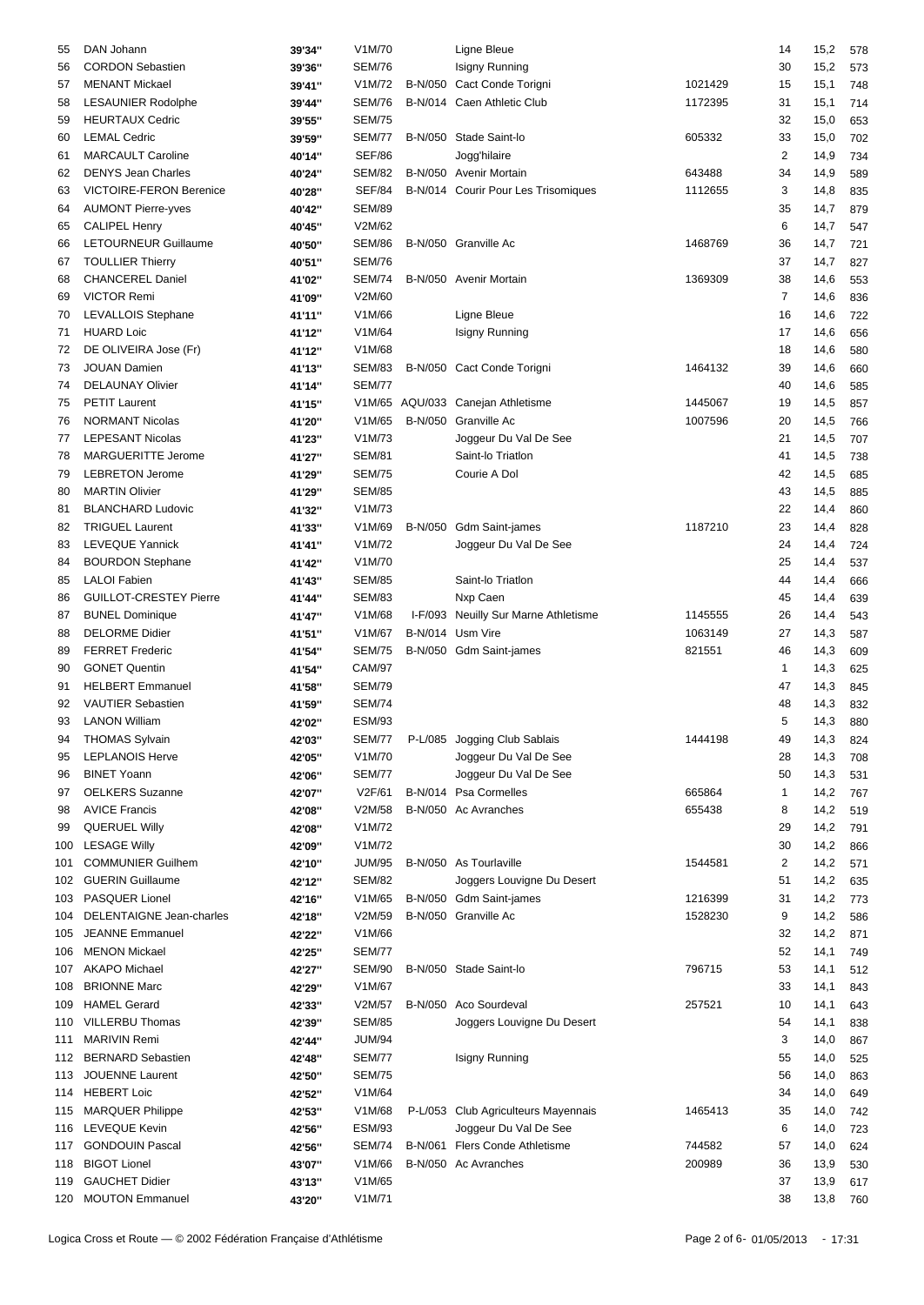| 121 | LEBACHELEY Jerome           | 43'22" | <b>SEM/76</b> |                |                                     |         | 58             | 13,8 | 859 |
|-----|-----------------------------|--------|---------------|----------------|-------------------------------------|---------|----------------|------|-----|
|     | 122 LEBON Loic              | 43'25" | V2M/58        |                | B-N/050 Gdm Saint-james             | 973106  | 11             | 13,8 | 683 |
|     |                             |        |               |                |                                     |         |                |      |     |
| 123 | <b>DANDREL Frederic</b>     | 43'28" | <b>SEM/74</b> |                | B-N/050 Granville Ac Les Pirates    | 1210658 | 59             | 13,8 | 579 |
| 124 | <b>GOHIN Herve</b>          | 43'30" | V2M/62        |                | BRE/035 Al-saint-marc-le-blanc      | 1157056 | 12             | 13,8 | 621 |
| 125 | <b>UNVOY Jacques</b>        | 43'33" | V2M/61        |                |                                     |         | 13             | 13,8 | 839 |
| 126 | <b>MORICE Sylvain</b>       | 43'33" | <b>SEM/83</b> |                |                                     |         | 60             | 13,8 | 759 |
| 127 | <b>MORICE Mathieu</b>       | 43'36" | <b>SEM/86</b> |                |                                     |         | 61             | 13,8 | 757 |
| 128 | REBOURS Jean-yves (Fr)      | 43'36" | V2M/57        |                |                                     |         | 14             | 13,8 | 795 |
| 129 | <b>GUERAULT Alain</b>       | 43'37" | V2M/62        |                | Joggers Louvigne Du Desert          |         | 15             | 13,8 | 632 |
| 130 | LE ROYER Franck             | 43'40" | V1M/70        |                |                                     |         | 39             | 13,7 | 677 |
| 131 | <b>DUGUEPEROUX Sandrine</b> | 43'40" | V1F/70        |                |                                     |         | $\mathbf{1}$   | 13,7 | 597 |
|     |                             |        |               |                |                                     |         |                |      |     |
| 132 | ROUSSEL Robin               | 43'47" | V2M/63        |                | B-N/050 Avenir Mortain              | 659525  | 16             | 13,7 | 805 |
| 133 | <b>MIMEY Eddy</b>           | 43'52" | V1M/71        |                |                                     |         | 40             | 13,7 | 753 |
| 134 | <b>CHARTRAIN Stephane</b>   | 44'01" | <b>SEM/79</b> |                |                                     |         | 62             | 13,6 | 554 |
| 135 | <b>SIMON Damien</b>         | 44'07" | <b>SEM/74</b> |                |                                     |         | 63             | 13,6 | 817 |
| 136 | <b>ANFRAY Frederic</b>      | 44'11" | <b>SEM/78</b> |                |                                     |         | 64             | 13,6 | 516 |
| 137 | LESERVOISIER Fabien         | 44'14" | <b>SEM/89</b> |                |                                     |         | 65             | 13,6 | 718 |
| 138 | <b>DUBOURG Abel</b>         | 44'15" | V1M/66        |                |                                     |         | 41             | 13,6 | 592 |
| 139 | <b>SAUTJEAU Thomas</b>      | 44'17" | <b>SEM/88</b> |                |                                     |         | 66             | 13,5 | 810 |
| 140 | <b>BARON Annie</b>          | 44'18" | V1F/69        |                | Joggers Louvigne Du Desert          |         | $\overline{2}$ | 13,5 | 524 |
|     |                             |        |               |                |                                     |         |                |      |     |
| 141 | <b>BOUVET Jerome</b>        | 44'19" | <b>SEM/74</b> | <b>BRE/035</b> | Cs Garnison De Rennes               | 1375725 | 67             | 13,5 | 538 |
| 142 | <b>CHARUEL Clement</b>      | 44'23" | <b>JUM/95</b> |                | Isigny Running                      |         | 4              | 13,5 | 556 |
| 143 | <b>LEMESLE Thierry</b>      | 44'26" | V1M/68        |                |                                     |         | 42             | 13,5 | 704 |
| 144 | <b>GERAULT Stephane</b>     | 44'32" | V1M/71        |                | B-N/014 Usm Vire                    | 1231418 | 43             | 13,5 | 618 |
| 145 | LE DEAN Cedric              | 44'33" | V1M/73        |                | Asptt Argentan                      |         | 44             | 13,5 | 673 |
| 146 | <b>JAMAI-HAKIM Driss</b>    | 44'33" | <b>SEM/79</b> |                |                                     |         | 68             | 13,5 | 886 |
| 147 | <b>GUILBERT Andre</b>       | 44'45" | V2M/63        |                | Les Sympas                          |         | 17             | 13,4 | 636 |
| 148 | <b>PACILLY Jean Pierre</b>  | 44'45" | V1M/66        |                |                                     |         | 45             | 13,4 | 770 |
| 149 | <b>ALEXANDRE Mickael</b>    | 44'50" | <b>SEM/74</b> |                | Acome                               |         | 69             | 13,4 | 513 |
|     | <b>JAMES Ludovic</b>        |        | <b>SEM/76</b> |                |                                     | 1373166 | 70             |      |     |
| 150 |                             | 44'50" |               |                | B-N/050 Gdm Saint-james             |         |                | 13,4 | 659 |
| 151 | <b>LEGER Jean-claude</b>    | 44'54" | V1M/70        |                | L'equipe Que Du Bonheur             |         | 46             | 13,4 | 698 |
| 152 | <b>BURGER Kevin</b>         | 44'56" | <b>SEM/87</b> |                |                                     |         | 71             | 13,4 | 544 |
| 153 | <b>BRARD Michel</b>         | 44'59" | V1M/64        |                | BRE/035 Al-saint-marc-le-blanc      | 1020955 | 47             | 13,3 | 539 |
| 154 | <b>BURGER Nathan</b>        | 45'06" | <b>SEM/90</b> |                |                                     |         | 72             | 13,3 | 545 |
| 155 | <b>BERJEAUD Charley</b>     | 45'10" | <b>SEM/86</b> |                |                                     |         | 73             | 13,3 | 865 |
| 156 | <b>NONNON Privat</b>        | 45'12" | V3M/48        |                |                                     |         | 2              | 13,3 | 764 |
| 157 | <b>LESELLIER David</b>      | 45'13" | <b>SEM/77</b> |                |                                     |         | 74             | 13,3 | 715 |
| 158 | <b>BLANDIN Francois</b>     | 45'15" | <b>JUM/95</b> |                |                                     |         | 5              | 13,3 | 883 |
|     | LECORVAISIER Jean-pierre    |        | V2M/54        |                |                                     |         |                |      |     |
| 159 |                             | 45'17" |               |                | I-F/092 Entente Sportive Renault    | 344223  | 18             | 13,2 | 691 |
|     | 160 DROULLON Sylvain        | 45'18" | <b>SEM/86</b> |                |                                     |         | 75             | 13,2 | 591 |
| 161 | LETORREC Jean-yves          | 45'24" | V2M/61        |                |                                     |         | 19             | 13,2 | 840 |
|     | 162 RAYNAL Thierry          | 45'25" | V1M/64        |                |                                     |         | 48             | 13,2 | 793 |
| 163 | <b>MEIGNE Vincent</b>       | 45'27" | V1M/72        |                |                                     |         | 49             | 13,2 | 747 |
| 164 | PAIN Jean-francois          | 45'30" | V1M/73        |                | B-N/050 Gdm Saint-james             | 1062551 | 50             | 13,2 | 771 |
| 165 | <b>GUILLEMETTE Eric</b>     | 45'31" | V2M/62        |                | B-N/014 Usm Vire                    | 1285152 | 20             | 13,2 | 637 |
| 166 | <b>MAUDET Loic</b>          | 45'46" | V1M/68        |                |                                     |         | 51             | 13,1 | 855 |
| 167 | <b>SCHMIT Julien</b>        | 45'50" | <b>SEM/89</b> |                | B-N/014 Stade Athletique Bayeusain  | 1456387 | 76             | 13,1 | 811 |
| 168 | <b>MARTIN Lucie</b>         | 45'53" | <b>SEF/85</b> |                | B-N/014 Courir Pour Les Trisomiques | 964813  | 4              | 13,1 | 744 |
|     |                             |        |               |                |                                     |         |                |      |     |
| 169 | <b>VERDIER Jean-claude</b>  | 45'54" | V3M/51        |                | B-N/050 Ac Avranches                | 1183174 | 3              | 13,1 | 834 |
| 170 | <b>LLOREL Alexis</b>        | 45'54" | <b>SEM/81</b> |                |                                     |         | 77             | 13,1 | 728 |
| 171 | <b>LECERF Mickael</b>       | 45'59" | <b>SEM/85</b> |                |                                     |         | 78             | 13,0 | 686 |
|     | 172 RICHARD Helene          | 46'00" | <b>SEF/87</b> |                |                                     |         | 5              | 13,0 | 798 |
| 173 | <b>LEROUX Christophe</b>    | 46'03" | <b>SEM/77</b> |                |                                     |         | 79             | 13,0 | 712 |
|     | 174 LECHEVALLIER Michael    | 46'03" | <b>SEM/79</b> |                | Les Messageries Laitieres Vire      |         | 80             | 13,0 | 687 |
| 175 | OZOUF Sylvain               | 46'04" | V1M/70        |                | Isigny Running                      |         | 52             | 13,0 | 769 |
| 176 | <b>HERBERT Dominique</b>    | 46'12" | V1M/67        |                |                                     |         | 53             | 13,0 | 651 |
| 177 | <b>OLLIVRIN Stephane</b>    | 46'13" | V1M/70        |                | B-N/050 Gdm Saint-james             | 1381002 | 54             | 13,0 | 768 |
|     |                             |        |               |                |                                     |         |                |      |     |
| 178 | <b>DESFEUX Guillaume</b>    | 46'16" | <b>SEM/87</b> |                |                                     |         | 81             | 13,0 | 590 |
| 179 | LECLERC Jerome              | 46'17" | V1M/64        |                | Ligne Bleue                         |         | 55             | 13,0 | 689 |
| 180 | <b>HERVE Ludovic</b>        | 46'20" | V1M/70        |                | Joggeurs Ducey                      |         | 56             | 12,9 | 652 |
| 181 | <b>DESFEUX Yves</b>         | 46'23" | V2M/56        |                |                                     |         | 21             | 12,9 | 872 |
| 182 | <b>BOUDET Laurent</b>       | 46'25" | V1M/71        |                |                                     |         | 57             | 12,9 | 534 |
| 183 | DUDOIGT Jean-luc            | 46'29" | V1M/67        |                |                                     |         | 58             | 12,9 | 595 |
| 184 | <b>THEBAULT Christian</b>   | 46'30" | V2M/61        |                | BRE/035 Al-saint-marc-le-blanc      | 1410473 | 22             | 12,9 | 823 |
| 185 | <b>LHERMELIN Thierry</b>    | 46'30" | V2M/63        |                |                                     |         | 23             | 12,9 | 726 |
| 186 | <b>CHOISY David</b>         | 46'37" | V1M/70        |                | Les Sympas                          |         | 59             | 12,9 | 565 |
|     |                             |        |               |                |                                     |         |                |      |     |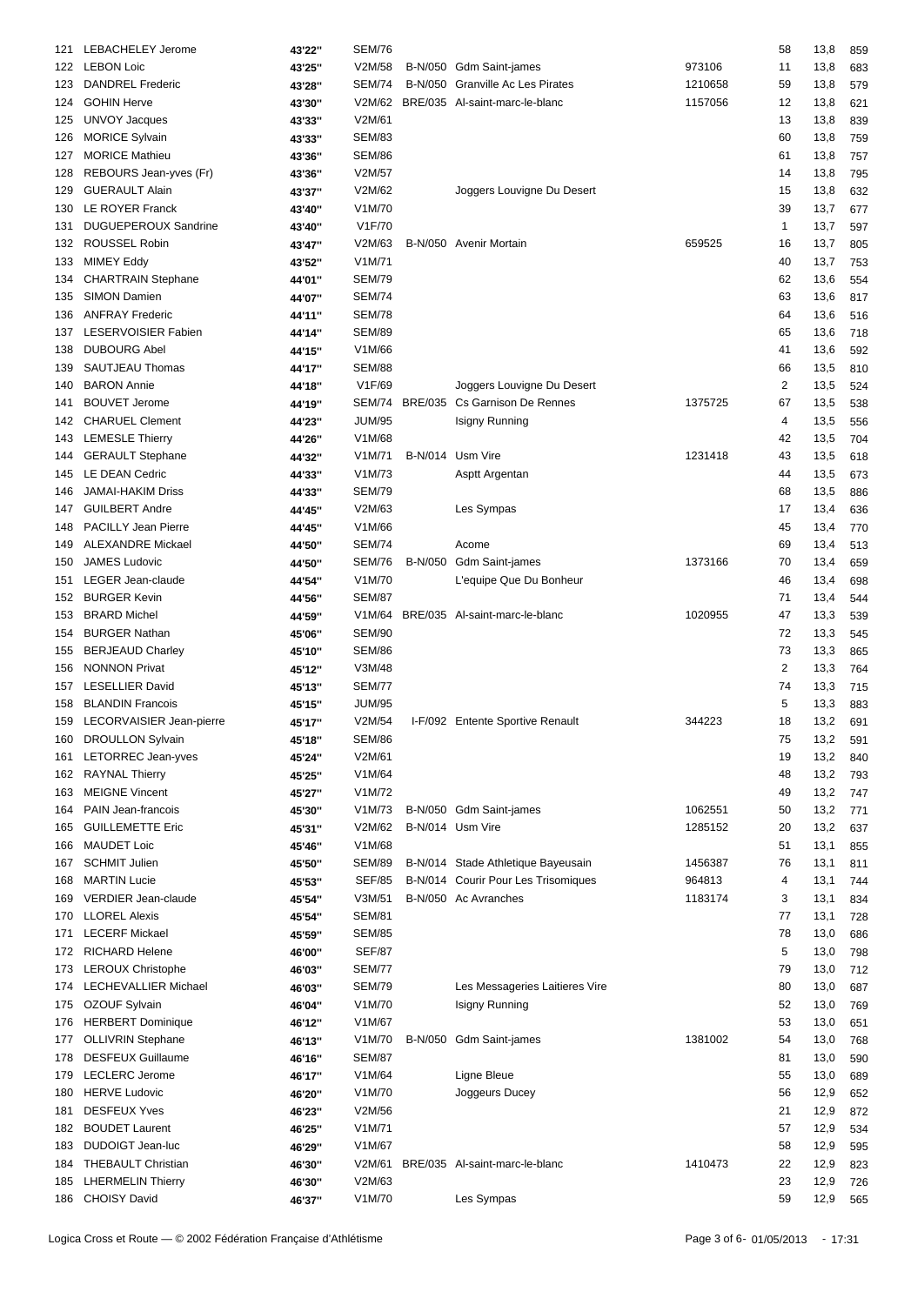| 187 | <b>PEDRONO Laurent</b>      | 46'54" | V1M/69        |                  |                                |         | 60             | 12,8 | 777 |
|-----|-----------------------------|--------|---------------|------------------|--------------------------------|---------|----------------|------|-----|
| 188 | <b>LAISNE Patrick</b>       | 46'55" | V1M/71        |                  |                                |         | 61             | 12,8 | 664 |
| 189 | <b>GARNIER Mickael</b>      | 46'57" | V1M/72        |                  |                                |         | 62             | 12,8 | 616 |
| 190 | PRISSETTE Sylvie            | 47'04" | V1F/71        | B-N/014 Usm Vire |                                | 1424408 | 3              | 12,7 | 788 |
| 191 | <b>COMPAGNON Christophe</b> | 47'08" | V1M/71        |                  |                                |         | 63             | 12,7 | 572 |
| 192 | <b>SABIN Arnaud</b>         | 47'15" | <b>SEM/79</b> |                  |                                |         | 82             | 12,7 | 808 |
|     | <b>BESNIER Didier</b>       |        |               |                  |                                |         |                |      |     |
| 193 |                             | 47'16" | V1M/69        |                  |                                |         | 64             | 12,7 | 849 |
| 194 | <b>PAYEN Herve</b>          | 47'19" | V1M/64        |                  | Joggeurs Ducey                 |         | 65             | 12,7 | 776 |
| 195 | <b>LECOUTEY Colette</b>     | 47'23" | V3F/51        |                  | Les Agnelets                   |         | 1              | 12,7 | 694 |
| 196 | <b>GIRARD Christophe</b>    | 47'23" | <b>SEM/75</b> |                  |                                |         | 83             | 12,7 | 619 |
| 197 | <b>HANQUEZ Guillaume</b>    | 47'23" | <b>SEM/85</b> |                  |                                |         | 84             | 12,7 | 645 |
| 198 | <b>CLEMENT Antony (Fr)</b>  | 47'33" | V1M/70        |                  |                                |         | 66             | 12,6 | 870 |
| 199 | SEIGNEUL Jacques (Fr)       | 47'37" | V3M/51        |                  |                                |         | 4              | 12,6 | 812 |
| 200 | LENROUILLY David (Fr)       | 47'43" | <b>SEM/75</b> |                  |                                |         | 85             | 12,6 | 706 |
| 201 | <b>LECRECQ Loic</b>         | 47'44" | V1M/64        |                  |                                |         | 67             | 12,6 | 695 |
|     | <b>ESTIOT Olivier</b>       |        | <b>SEM/74</b> |                  |                                |         | 86             | 12,6 |     |
| 202 |                             | 47'46" |               |                  |                                |         |                |      | 856 |
| 203 | <b>BESNIER Pierre</b>       | 47'55" | V1M/72        |                  |                                |         | 68             | 12,5 | 844 |
| 204 | <b>BESNARD Herve</b>        | 47'58" | V1M/67        |                  | B-N/050 Gdm Saint-james        | 1000223 | 69             | 12,5 | 529 |
| 205 | <b>MAZIER Alain</b>         | 47'58" | V1M/67        |                  | B-N/050 Gdm Saint-james        | 1193931 | 70             | 12,5 | 745 |
| 206 | LAIR Bruno                  | 48'00" | V2M/62        |                  | B-N/050 Gdm Saint-james        | 841308  | 24             | 12,5 | 663 |
| 207 | <b>PINCON Mickael</b>       | 48'01" | V1M/70        |                  | Gdm Saint-james                | 1000221 | 71             | 12,5 | 781 |
| 208 | <b>GOHIN William</b>        | 48'02" | <b>SEM/76</b> |                  | B-N/050 Granville Ac           | 1468981 | 87             | 12,5 | 622 |
| 209 | <b>FOURMONT Christophe</b>  | 48'03" | V1M/68        |                  |                                |         | 72             | 12,5 | 612 |
| 210 | <b>NICOLLE Thierry</b>      | 48'03" | V1M/71        |                  |                                |         | 73             | 12,5 | 763 |
| 211 | <b>EUDES Patrice</b>        | 48'07" | V2M/58        |                  |                                |         | 25             | 12,5 | 606 |
|     |                             |        |               |                  |                                |         |                |      |     |
| 212 | LE BIHAN Anthony            | 48'10" | <b>SEM/81</b> |                  |                                |         | 88             | 12,5 | 671 |
| 213 | <b>CALIPEL Claude</b>       | 48'18" | V2M/57        |                  |                                |         | 26             | 12,4 | 546 |
| 214 | <b>GALODE Michel</b>        | 48'21" | V3M/44        | B-N/014 Usm Vire |                                | 240268  | 5              | 12,4 | 862 |
| 215 | GALIAZZO David              | 48'22" | V1M/69        |                  |                                |         | 74             | 12,4 | 892 |
| 216 | <b>CHESNEL Guillaume</b>    | 48'29" | <b>SEM/80</b> |                  | Isigny Running                 |         | 89             | 12,4 | 562 |
| 217 | <b>SHELTON Nicolas</b>      | 48'30" | <b>SEM/77</b> |                  |                                |         | 90             | 12,4 | 814 |
| 218 | <b>GUITTARD Manuel</b>      | 48'32" | V2M/59        |                  |                                |         | 27             | 12,4 | 846 |
| 219 | <b>ANFRAY Pascal</b>        | 48'33" | V1M/66        |                  |                                |         | 75             | 12,4 | 515 |
| 220 | <b>SIMONNE Geraldine</b>    | 48'33" | <b>SEF/76</b> |                  | B-N/050 Cact Conde Torigni     | 1391255 | 6              | 12,4 | 819 |
| 221 | <b>COSSE Sylvain</b>        | 48'34" | V2M/60        |                  | B-N/050 Cact Conde Torigni     | 430422  | 28             | 12,4 | 574 |
|     | <b>LEPAINTEUR Franccois</b> |        | <b>SEM/81</b> |                  |                                |         | 91             |      |     |
| 222 |                             | 48'43" |               |                  |                                |         |                | 12,3 | 842 |
| 223 | LE PENVEN Sebastien         | 48'49" | <b>SEM/87</b> |                  |                                |         | 92             | 12,3 | 675 |
| 224 | NIVARD Charlene             | 48'49" | <b>SEF/88</b> |                  |                                |         | $\overline{7}$ | 12,3 | 858 |
| 225 | LECLERC Noelle (Fr)         | 48'56" | V2F/59        |                  | Les Loups De Moyon             |         | 2              | 12,3 | 688 |
|     | 226 TIREL Raphael           | 49'00" | <b>SEM/74</b> |                  |                                |         | 93             | 12,2 | 826 |
| 227 | <b>LEBACLE Eric</b>         | 49'18" | V1M/66        |                  |                                |         | 76             | 12,2 | 679 |
| 228 | <b>PAIN Pierre</b>          | 49'25" | V3M/46        |                  | Les Agnelets                   |         | 6              | 12,1 | 772 |
| 229 | DUPLESSIS Magali            | 49'30" | <b>SEF/82</b> |                  |                                |         | 8              | 12,1 | 598 |
| 230 | <b>LAFORET Manuel</b>       | 49'40" | <b>SEM/75</b> |                  |                                |         | 94             | 12,1 | 851 |
| 231 | <b>OLLIVON Franck</b>       | 49'41" | V1M/67        |                  |                                |         | 77             | 12,1 | 887 |
|     |                             |        |               |                  |                                |         |                |      |     |
| 232 | <b>BROSSAULT Antoine</b>    | 49'43" | <b>SEM/82</b> |                  |                                |         | 95             | 12,1 | 889 |
| 233 | <b>ROETYNCK Christophe</b>  | 49'47" | <b>SEM/85</b> |                  |                                |         | 96             | 12,1 | 882 |
| 234 | <b>PREAUX Samuel</b>        | 49'47" | V1M/73        |                  | Isigny Running                 |         | 78             | 12,1 | 787 |
| 235 | <b>RENARD Jean-claude</b>   | 49'49" | V3M/49        |                  |                                |         | $\overline{7}$ | 12,0 | 797 |
| 236 | <b>BRIAND Elise</b>         | 49'53" | <b>SEF/90</b> | P-L/049          | Sco Athletisme                 | 1505166 | 9              | 12,0 | 542 |
| 237 | <b>ENDELIN Veronique</b>    | 49'54" | V1F/68        |                  | Ligne Bleue                    |         | 4              | 12,0 | 602 |
| 238 | <b>ABLON Gerard</b>         | 49'55" | V2M/55        |                  | Joggeurs Ducey                 |         | 29             | 12,0 | 511 |
| 239 | MISERETTE Jerome            | 49'57" | <b>SEM/76</b> |                  |                                |         | 97             | 12,0 | 754 |
| 240 | <b>ROUSSEL Patrick</b>      | 49'57" | V2M/61        |                  |                                |         | 30             | 12,0 | 804 |
|     | <b>MARGRAIN Simone</b>      |        | V2F/58        |                  | B-N/061 Flers Conde Athletisme | 1185936 | 3              |      |     |
| 241 |                             | 49'57" |               |                  |                                |         |                | 12,0 | 737 |
| 242 | LE BERRE Muriel             | 49'59" | V1F/66        |                  |                                |         | 5              | 12,0 | 670 |
| 243 | <b>BRIARD Nicolas</b>       | 49'59" | <b>SEM/81</b> |                  |                                |         | 98             | 12,0 | 881 |
| 244 | <b>HAREL Guy</b>            | 50'02" | V2M/60        |                  |                                |         | 31             | 12,0 | 646 |
| 245 | PRODHOMME Andre             | 50'08" | V4M/39        |                  | BRE/035 La Vigilante Fougeres  | 428830  | 1              | 12,0 | 789 |
| 246 | <b>PAULIN Nathalie</b>      | 50'09" | V1F/71        |                  |                                |         | 6              | 12,0 | 775 |
| 247 | LEPREVOST Francois          | 50'10" | V2M/63        |                  |                                |         | 32             | 12,0 | 710 |
| 248 | <b>ETIENVRE David</b>       | 50'13" | <b>SEM/78</b> |                  |                                |         | 99             | 11,9 | 605 |
| 249 | <b>PROIX Philippe</b>       | 50'18" | V2M/63        |                  |                                |         | 33             | 11,9 | 864 |
| 250 | <b>EANAULT Cecile</b>       | 50'21" | <b>SEF/84</b> |                  |                                |         | 10             | 11,9 | 600 |
|     |                             |        |               |                  |                                |         | 100            |      |     |
| 251 | <b>TOUROUL Florent</b>      | 50'25" | <b>SEM/81</b> |                  |                                |         |                | 11,9 | 841 |
|     | 252 RIVEY Laurent           | 50'29" | V1M/66        |                  |                                |         | 79             | 11,9 | 800 |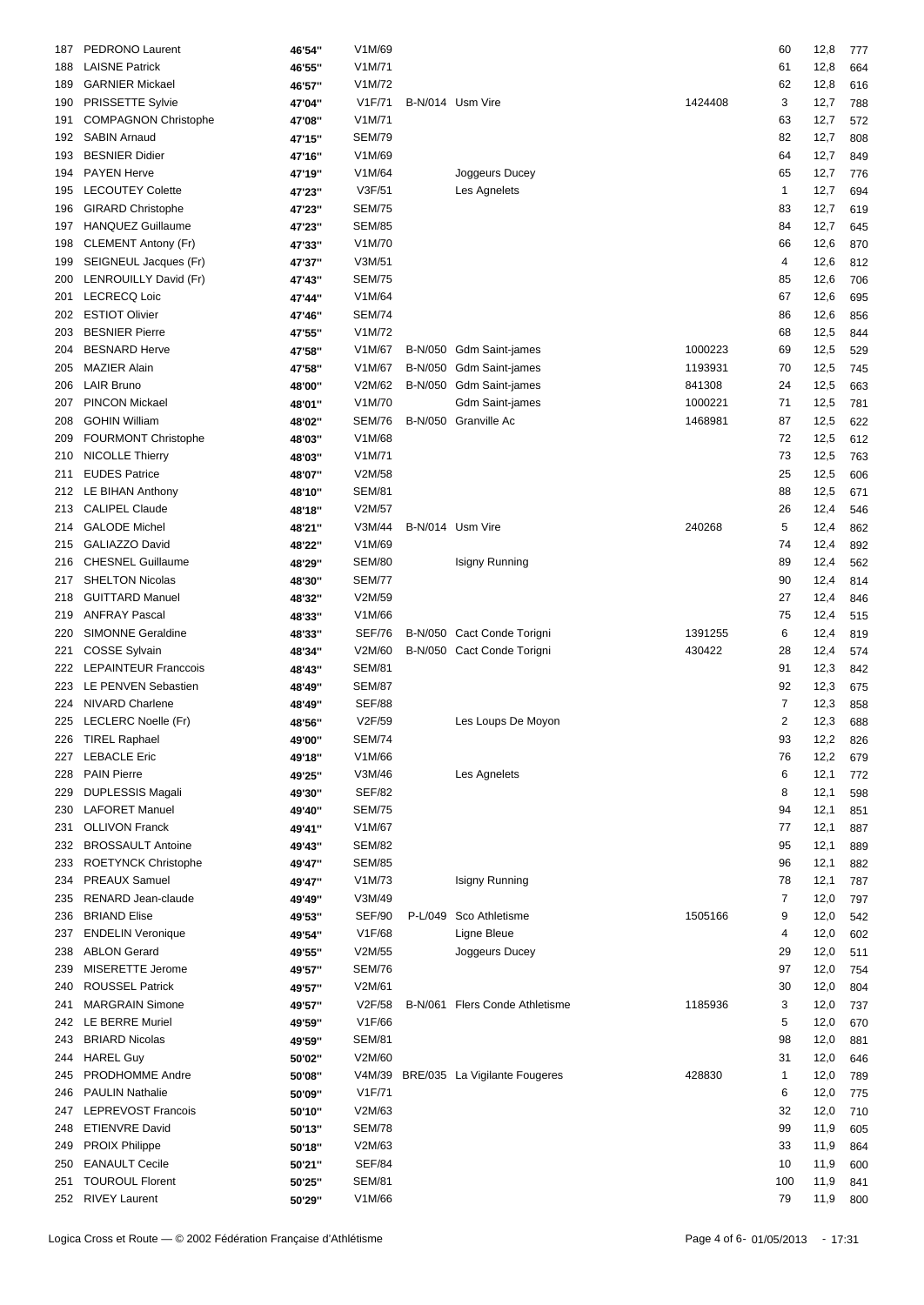| 253 | ANFRAY Jean Pierre               | 50'31" | V1M/64        |                   |                               |         | 80             | 11,9 | 514 |
|-----|----------------------------------|--------|---------------|-------------------|-------------------------------|---------|----------------|------|-----|
| 254 | <b>CHEZE Frederic</b>            | 50'32" | <b>SEM/81</b> |                   |                               |         | 101            | 11,9 | 563 |
| 255 | <b>LAULIER Franck</b>            | 50'33" | V2M/56        |                   |                               |         | 34             | 11,9 | 669 |
| 256 | <b>TANIERE Franck</b>            | 50'34" | V1M/71        |                   |                               |         | 81             | 11,9 | 821 |
|     |                                  |        |               |                   |                               |         |                |      |     |
| 257 | <b>DELAMARE Sylvain</b>          | 50'34" | V1M/71        |                   |                               |         | 82             | 11,9 | 584 |
| 258 | GIROT Jean-luc                   | 50'38" | V2M/63        |                   |                               |         | 35             | 11,8 | 620 |
| 259 | CHAN TSIN Jacky                  | 50'39" | V4M/43        |                   |                               |         | 2              | 11,8 | 551 |
| 260 | <b>PAPIN Cedric</b>              | 50'39" | <b>SEM/81</b> |                   |                               |         | 102            | 11,8 | 890 |
| 261 | <b>LEBIGOT Fabrice</b>           | 50'39" | <b>SEM/85</b> |                   |                               |         | 103            | 11,8 | 681 |
| 262 | <b>LE SAUX Gerard</b>            | 50'41" | V3M/48        |                   |                               |         | 8              | 11,8 | 678 |
| 263 | <b>DALLAIN Franck</b>            | 50'45" | V1M/72        |                   |                               |         | 83             | 11,8 | 577 |
| 264 | <b>LANGLOIS Yannick</b>          |        | <b>SEM/76</b> |                   |                               |         | 104            |      |     |
|     |                                  | 50'47" |               |                   |                               |         |                | 11,8 | 667 |
| 265 | <b>PILLAIS Thierry</b>           | 50'47" | V1M/67        |                   |                               |         | 84             | 11,8 | 780 |
| 266 | <b>DEGUETTE Florence</b>         | 50'58" | V2F/59        |                   | B-N/050 Gdm Saint-james       | 1000371 | 4              | 11,8 | 582 |
| 267 | <b>SLATCHER Deborah</b>          | 51'06" | V2F/63        |                   |                               |         | 5              | 11,7 | 820 |
| 268 | LHERAUX Alain (Fr)               | 51'14" | V1M/68        |                   |                               |         | 85             | 11,7 | 869 |
| 269 | CLEMENT Carine (Fr)              | 51'26" | V1F/73        |                   |                               |         | $\overline{7}$ | 11,7 | 868 |
| 270 | <b>CHAUMONT Nathalie</b>         | 51'27" | <b>ESF/93</b> |                   |                               |         | $\mathbf{1}$   | 11,7 | 557 |
| 271 | NORMAND Marie-jeanne (Fr)        | 51'32" | V3F/50        |                   |                               |         | $\overline{c}$ | 11,6 | 765 |
|     |                                  |        |               |                   |                               |         |                |      |     |
| 272 | <b>COURTAIS Cora</b>             | 51'33" | <b>ESF/92</b> |                   |                               |         | 2              | 11,6 | 576 |
| 273 | <b>BERTHO Jean-pierre</b>        | 51'41" | V2M/63        |                   | B-N/050 Aco Sourdeval         | 1033148 | 36             | 11,6 | 527 |
| 274 | <b>PIVETTE Franck</b>            | 51'42" | <b>SEM/78</b> |                   |                               |         | 105            | 11,6 | 782 |
| 275 | <b>LEBASSAC Dominique</b>        | 51'43" | V2M/61        |                   | Jogg'hilaire                  |         | 37             | 11,6 | 680 |
| 276 | LOUIS DIT GUERIN Nicolas         | 51'46" | V1M/70        |                   |                               |         | 86             | 11,6 | 729 |
| 277 | <b>LELIEVRE Herve</b>            | 51'53" | V1M/67        |                   |                               |         | 87             | 11,6 | 850 |
| 278 | <b>LEPLEY Sandrine</b>           | 51'56" | <b>SEF/77</b> |                   | Isigny Running                |         | 11             | 11,6 | 709 |
| 279 | <b>TESNIERE Marie-laure</b>      |        | V2F/58        | <b>B-N/050</b>    | <b>Gdm Saint-james</b>        | 1339390 | 6              | 11,5 | 822 |
|     |                                  | 52'05" |               |                   |                               |         |                |      |     |
| 280 | <b>MISERETTE Magalie</b>         | 52'12" | <b>SEF/76</b> |                   |                               |         | 12             | 11,5 | 755 |
| 281 | <b>MENON Anthony</b>             | 52'19" | <b>SEM/78</b> |                   |                               |         | 106            | 11,5 | 750 |
| 282 | <b>ANICHKIN Alexander</b>        | 52'25" | V2M/57        |                   |                               |         | 38             | 11,4 | 847 |
| 283 | MARESCOT Stephane                | 52'30" | V1M/66        |                   | Courir A Cancale              |         | 88             | 11,4 | 736 |
| 284 | <b>MONTECOT Severine</b>         | 52'35" | <b>SEF/79</b> |                   |                               |         | 13             | 11,4 | 756 |
| 285 | HEZEAU Jean-luc                  | 52'38" | V3M/53        |                   | B-N/050 Gdm Saint-james       | 1000555 | 9              | 11,4 | 655 |
| 286 | <b>PASQUER Annick</b>            | 52'39" | V1F/66        |                   | B-N/050 Gdm Saint-james       | 1411462 | 8              | 11,4 | 774 |
| 287 | ROULAND Stephanie                | 52'40" | V1F/72        |                   |                               |         | 9              | 11,4 |     |
|     |                                  |        |               |                   |                               |         |                |      | 801 |
| 288 | <b>CAMIER Benedicte</b>          | 52'42" | V1F/69        | BRE/035 Us Liffre |                               | 1316705 | 10             | 11,4 | 548 |
| 289 | <b>FELIX Eric</b>                | 52'43" | V1M/70        |                   | POI/017 Us Saintes Athletisme | 1249974 | 89             | 11,4 | 607 |
| 290 | <b>LAPLANCHE Liliane</b>         | 53'06" | V3F/53        |                   | B-N/014 Eamh Mondeville       | 1532984 | 3              | 11,3 | 668 |
| 291 | LEBOUC Anita                     | 53'07" | V1F/70        |                   | Jogg'hilaire                  |         | 11             | 11,3 | 684 |
| 292 | <b>GOURDEL Sylvie</b>            | 53'15" | <b>SEF/80</b> |                   |                               |         | 14             | 11,3 | 629 |
| 293 | <b>JOURDIN Philippe</b>          | 53'19" | V2M/55        |                   |                               |         | 39             | 11,3 | 661 |
| 294 | <b>BAISNEE Maxime</b>            | 53'22" | <b>CAM/97</b> |                   |                               |         | 2              | 11,2 | 891 |
| 295 | <b>HALLAIS Jean-philippe</b>     | 53'43" | V1M/67        |                   |                               |         | 90             | 11,2 | 642 |
|     |                                  |        |               |                   |                               |         |                |      |     |
| 296 | <b>CHENU Stephanie</b>           | 53'44" | SEF/76        |                   |                               |         | 15             | 11,2 | 561 |
| 297 | <b>GUILLEMETTE Marie-chantal</b> | 53'45" | V2F/62        |                   |                               |         | $\overline{7}$ | 11,2 | 638 |
| 298 | <b>BERNARD Pierre</b>            | 53'47" | V2M/54        |                   |                               |         | 40             | 11,2 | 526 |
| 299 | <b>FOURMONT Bertrand</b>         | 53'53" | V1M/73        |                   |                               |         | 91             | 11,1 | 613 |
| 300 | <b>SIMON Stephanie</b>           | 54'07" | <b>SEF/76</b> |                   |                               |         | 16             | 11,1 | 818 |
| 301 | <b>SALETTES Frederic</b>         | 54'18" | <b>SEM/83</b> |                   |                               |         | 107            | 11,0 | 809 |
| 302 | <b>CAMPION Jean Paul</b>         | 54'29" | V2M/54        |                   |                               |         | 41             | 11,0 | 549 |
| 303 | <b>MARIE Christelle</b>          | 54'31" | V1F/73        |                   | B-N/050 Aco Sourdeval         | 479705  | 12             | 11,0 | 739 |
|     |                                  |        |               |                   |                               |         |                |      |     |
| 304 | <b>LEMARECHAL Annaick</b>        | 54'42" | V1F/68        |                   | B-N/014 Usm Vire              | 1493018 | 13             | 11,0 | 703 |
| 305 | <b>MORICE Michel</b>             | 54'47" | V3M/51        |                   |                               |         | 10             | 11,0 | 758 |
| 306 | <b>THOREL Daniel</b>             | 54'53" | V3M/45        |                   | Les Agnelets                  |         | 11             | 10,9 | 825 |
| 307 | <b>LELANDAIS Delphine</b>        | 55'28" | <b>SEF/77</b> |                   |                               |         | 17             | 10,8 | 701 |
| 308 | <b>VILLARD Christine</b>         | 55'28" | V1F/68        |                   |                               |         | 14             | 10,8 | 837 |
| 309 | <b>LEBON Oceane</b>              | 55'49" | ESF/91        |                   |                               |         | 3              | 10,7 | 873 |
| 310 | <b>MENON Melina</b>              | 55'57" | <b>SEF/81</b> |                   |                               |         | 18             | 10,7 | 751 |
| 311 | <b>LABBE</b> Aurelien            | 55'59" | <b>SEM/84</b> |                   |                               |         | 108            | 10,7 | 662 |
| 312 | <b>GUINEBAULT Kevin</b>          | 56'01" | <b>SEM/87</b> |                   |                               |         | 109            | 10,7 | 640 |
|     |                                  |        |               |                   |                               |         |                |      |     |
| 313 | <b>VALLET Anne-sophie</b>        | 56'03" | <b>SEF/89</b> |                   | Joggeurs Ducey                |         | 19             | 10,7 | 829 |
| 314 | <b>BRAULT Yves Noel</b>          | 56'06" | V3M/49        |                   |                               |         | 12             | 10,7 | 540 |
| 315 | <b>LECOUSTEY Sylvain</b>         | 56'23" | <b>SEM/85</b> |                   |                               |         | 110            | 10,6 | 693 |
| 316 | <b>LEBIGOT Nicolas</b>           | 56'28" | <b>SEM/82</b> |                   |                               |         | 111            | 10,6 | 682 |
| 317 | <b>GOUPIL Dominique</b>          | 57'14" | V2M/61        |                   | La Margantinaise              |         | 42             | 10,5 | 628 |
| 318 | <b>MARIE Pascal</b>              | 57'53" | V2M/62        |                   | B-N/014 Usm Vire              | 467740  | 43             | 10,4 | 741 |
|     |                                  |        |               |                   |                               |         |                |      |     |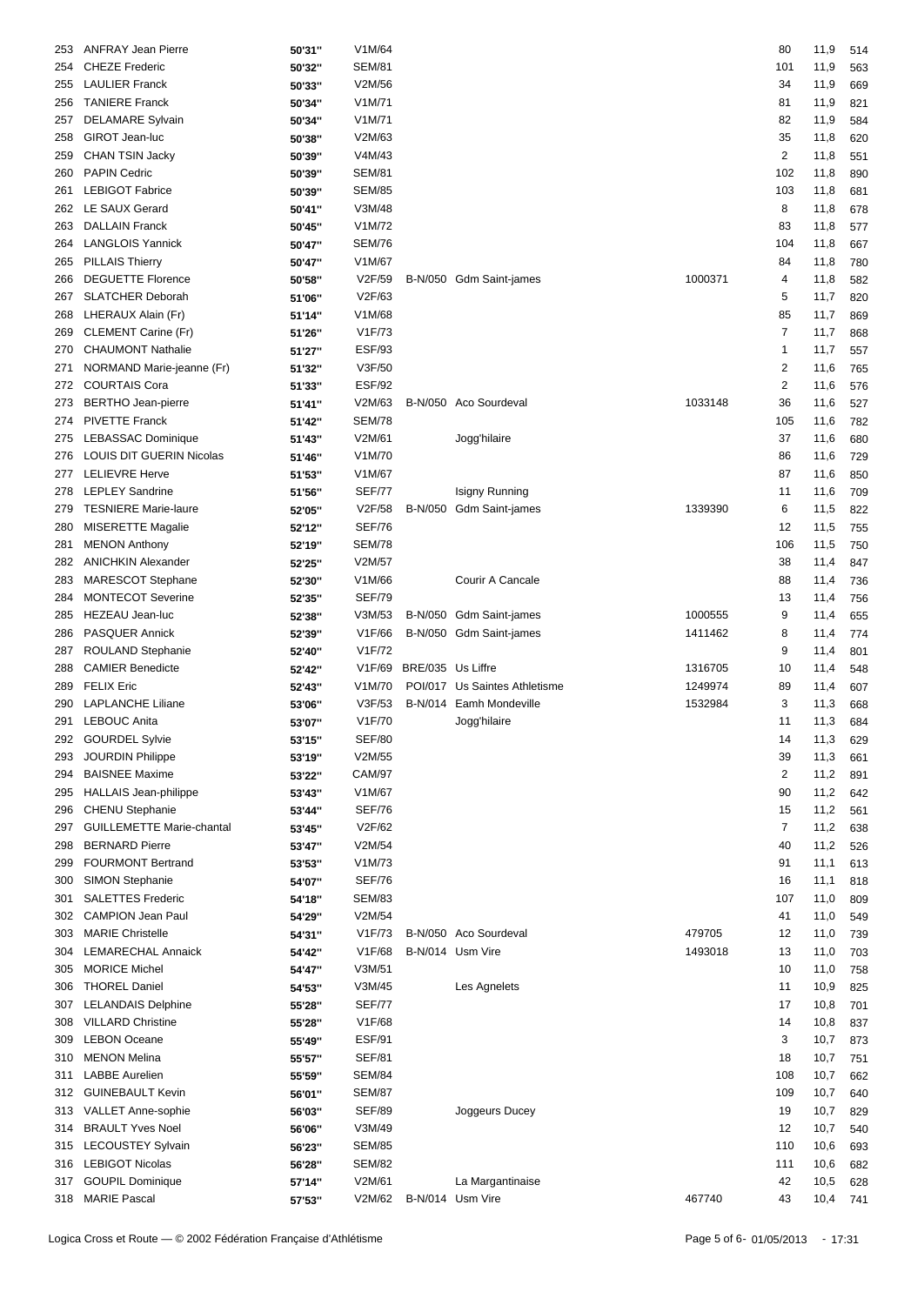| 319 | <b>PICOT Anita</b>          | 58'00"   | V1F/73        |                         |        | 15  | 10,3 | 853 |
|-----|-----------------------------|----------|---------------|-------------------------|--------|-----|------|-----|
| 320 | <b>CLAVEAU Genevieve</b>    | 58'08"   | V2F/56        |                         |        | 8   | 10,3 | 567 |
| 321 | LEFEVRE Franck              | 58'40"   | <b>SEM/84</b> |                         |        | 112 | 10,2 | 696 |
| 322 | MASSELIN Stephane           | 58'40"   | V1M/68        |                         |        | 92  | 10,2 | 848 |
| 323 | <b>MARTINEL Lucie</b>       | 59'10"   | <b>SEF/89</b> |                         |        | 20  | 10,1 | 877 |
| 324 | <b>GARNIER Elise</b>        | 59'35"   | <b>SEF/78</b> |                         |        | 21  | 10,1 | 614 |
| 325 | <b>GOHIN Remi</b>           | 59'50"   | V1M/67        |                         |        | 93  | 10,0 | 623 |
| 326 | <b>CHAUVOIS Charlotte</b>   | 59'56"   | <b>SEF/87</b> |                         |        | 22  | 10,0 | 559 |
| 327 | <b>CHAUVOIS Patrick</b>     | 1h00'06" | V2M/63        |                         |        | 44  | 10,0 | 560 |
| 328 | <b>LELANDAIS Joelle</b>     | 1h00'31" | V3F/53        | L'equipe Que Du Bonheur |        | 4   | 9,9  | 700 |
| 329 | <b>HAMELIN Sandra</b>       | 1h00'32" | V1F/72        |                         |        | 16  | 9,9  | 876 |
| 330 | <b>ALLORY Catherine</b>     | 1h00'32" | V1F/70        |                         |        | 17  | 9,9  | 875 |
| 331 | <b>GOUVENOU Sylvie</b>      | 1h01'05" | V2F/63        |                         |        | 9   | 9,8  | 878 |
| 332 | LE NY Louis-marie           | 1h01'25" | V3M/46        |                         |        | 13  | 9,8  | 674 |
| 333 | <b>ENQUEBECQ Emmanuelle</b> | 1h01'26" | <b>SEF/77</b> |                         |        | 23  | 9,8  | 603 |
| 334 | <b>DUDOIGT Claudine</b>     | 1h01'27" | V2F/63        |                         |        | 10  | 9,8  | 593 |
| 335 | <b>BERTOUT Marie-anne</b>   | 1h02'08" | V1F/70        |                         |        | 18  | 9,7  | 528 |
| 336 | <b>RASTIER Sandrine</b>     | 1h02'34" | V1F/71        |                         |        | 19  | 9,6  | 884 |
| 337 | <b>SEVEAU Sylvie</b>        | 1h03'42" | V2F/59        |                         |        | 11  | 9,4  | 888 |
| 338 | ROUSSEL Ludivine            | 1h03'44" | <b>JUF/95</b> | B-N/050 Ac Avranches    | 163867 | 1   | 9,4  | 803 |
| 339 | <b>GARNIER Marlene</b>      | 1h05'23" | <b>SEF/86</b> |                         |        | 24  | 9,2  | 615 |
| 340 | <b>HULREAU Corinne</b>      | 1h06'45" | V1F/66        |                         |        | 20  | 9,0  | 657 |
| 341 | <b>ROUSSEL Carole</b>       | 1h07'46" | V1F/65        |                         |        | 21  | 8,9  | 806 |
| 342 | <b>DUTEIL Stephane</b>      | 1h08'21" | <b>SEM/76</b> |                         |        | 113 | 8,8  | 599 |
| 343 | <b>MARCONNET David</b>      | 1h08'45" | <b>SEM/79</b> |                         |        | 114 | 8,7  | 735 |
| 344 | <b>RACINE Celine</b>        | 1h08'45" | <b>SEF/79</b> |                         |        | 25  | 8,7  | 792 |
|     |                             |          |               |                         |        |     |      |     |

Nb de résultats : 344 (279 hommes, 65 femmes)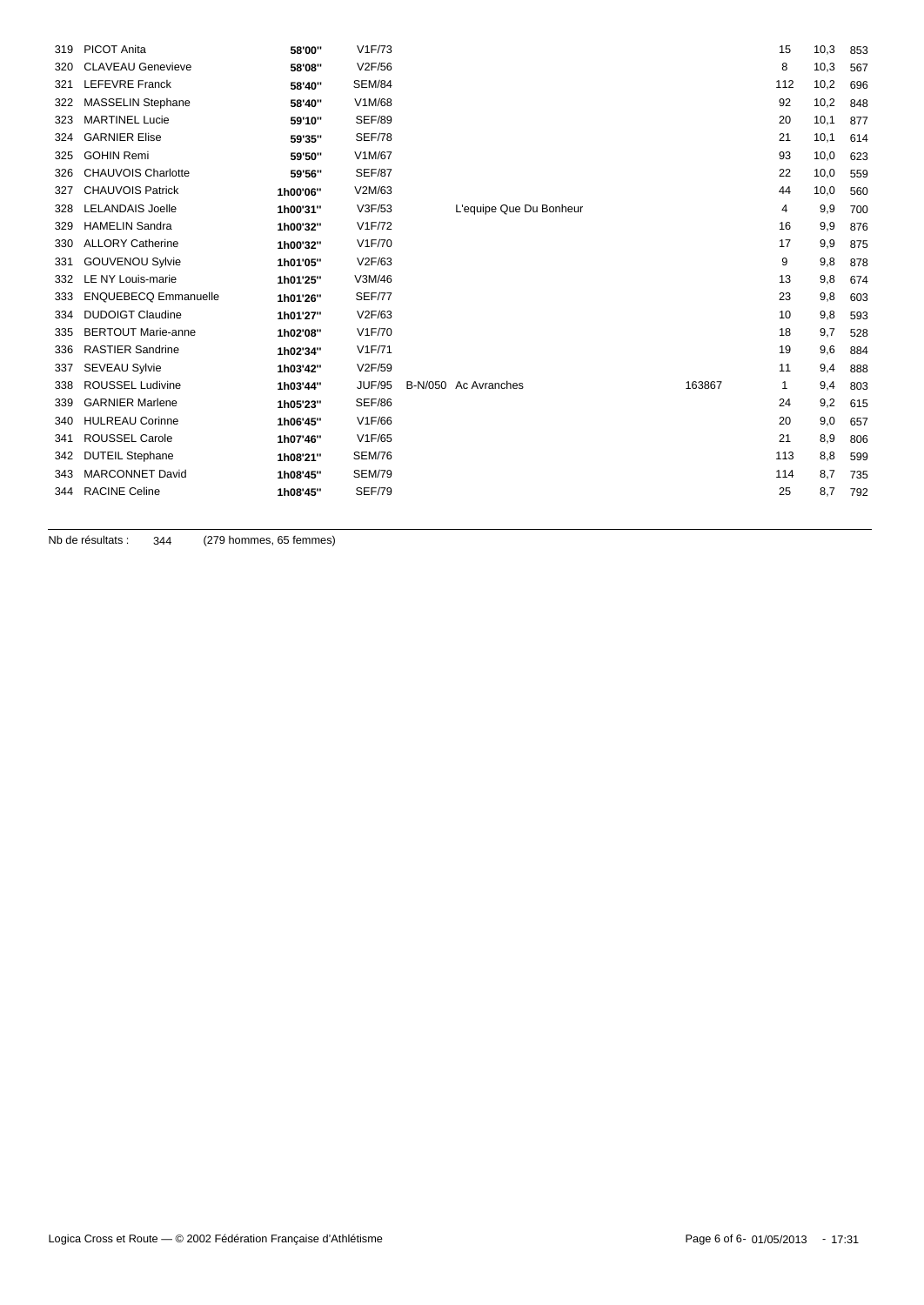

# **Le 13ème 10 km d'Avranches (autres courses) mercredi 1 mai 2013 - Avranches**

 Athlétic Club Avranches



#### **Résultats individuels : course enfants**

1km200m

|              | Place Nom prénom (Nat)      | Perf.  | Cat/né(e) Ligue/Dép |          | Equipe                         | Licence | Pl/cat         | km/h Doss |      |
|--------------|-----------------------------|--------|---------------------|----------|--------------------------------|---------|----------------|-----------|------|
| $\mathbf{1}$ | <b>BASSARD Marin</b>        | 6'56"  | <b>POM/02</b>       |          |                                |         | $\mathbf{1}$   | 10,4      | 452  |
| 2            | <b>LEBRETON Noe</b>         | 7'04"  | <b>EAM/04</b>       |          |                                |         | $\mathbf{1}$   | 10,2      | 426  |
| 3            | <b>PAULIN Louis</b>         | 7'10"  | <b>POM/02</b>       |          | B-N/050 Ac Avranches           | 1257000 | 2              | 10,0      | 454  |
| 4            | <b>LABBE Malo</b>           | 7'11'' | <b>POM/03</b>       | B-N/050. |                                |         | 3              | 10,0      | 440  |
| 5            | <b>DESDEVISES Simon</b>     | 7'26"  | <b>POM/03</b>       |          | B-N/014 Usm Vire Athletisme    | 1397133 | 4              | 9,7       | 416  |
| 6            | POUTEAU Ewann               | 7'31"  | <b>POM/03</b>       |          |                                |         | 5              | 9,6       | 444  |
| 7            | <b>SIMON Victor</b>         | 7'42"  | <b>POM/03</b>       |          | B-N/050 Granville Ac           | 1379448 | 6              | 9,4       | 435  |
| 8            | LE GAIGNEUR Flavien         | 7'48"  | <b>POM/03</b>       |          | Ac Avranches                   | 1412177 | 7              | 9,2       | 424  |
| 9            | <b>SIMON Thibault</b>       | 7'49"  | <b>EAM/04</b>       |          |                                |         | 2              | 9,2       | 450  |
| 10           | <b>JOBA Louis</b>           | 7'50"  | <b>EAM/05</b>       |          |                                |         | 3              | 9,2       | 455  |
| 11           | LE DEAN Quentin             | 7'52"  | EAM/04              |          | B-N/061 Bayard Argentan        | 1473430 | 4              | 9,2       | 422  |
| 12           | LAGHA Johan                 | 7'53"  | <b>EAM/06</b>       |          |                                |         | 5              | 9,1       | 1462 |
| 13           | <b>ANFRAY Paul</b>          | 7'55"  | <b>POM/02</b>       |          |                                |         | 8              | 9,1       | 449  |
| 14           | <b>VAUCHER Anthony</b>      | 7'56"  | <b>POM/02</b>       |          | Tc Val                         |         | 9              | 9,1       | 438  |
| 15           | <b>LEJEUNE Teo</b>          | 8'02"  | <b>POM/02</b>       |          | B-N/050 Es Haylande Athletisme | 1495540 | 10             | 9,0       | 428  |
| 16           | <b>BOUDET Guillaume</b>     | 8'05"  | <b>POM/03</b>       |          |                                |         | 11             | 8,9       | 1457 |
| 17           | ROUXEL Thibaud              | 8'06"  | <b>POM/02</b>       |          | B-N/050 Granville Ac           | 1379427 | 12             | 8,9       | 434  |
| 18           | <b>DUVAL Thomas</b>         | 8'07"  | <b>POM/02</b>       |          | B-N/050 Granville Ac           | 1379438 | 13             | 8,9       | 418  |
| 19           | <b>LEQUESNE Maxime</b>      | 8'08"  | <b>POM/02</b>       |          | B-N/050 Granville Ac           | 1379431 | 14             | 8,9       | 429  |
| 21           | <b>BOUILLON Theo</b>        | 8'14"  | <b>POM/03</b>       |          | B-N/050 Es Haylande Athletisme | 1415632 | 15             | 8,7       | 411  |
| 22           | <b>ALEXANDRE Lucie</b>      | 8'17"  | <b>EAF/04</b>       |          | B-N/050 Ac Avranches           | 1520072 | $\mathbf{1}$   | 8,7       | 406  |
| 23           | ROUXEL Loriane              |        | <b>EAF/05</b>       |          | B-N/050 Granville Ac           | 1491241 | $\overline{2}$ | 8,7       | 433  |
| 24           | <b>DECEROIT Kilian</b>      | 8'18"  | <b>POM/03</b>       |          | B-N/061 Bayard Argentan        | 1412155 | 16             | 8,7       |      |
|              | GILBERT-THOMAIN Sarah       | 8'19"  | <b>POF/02</b>       |          | B-N/050 Aco Sourdeval          | 1347200 | $\mathbf{1}$   |           | 445  |
| 25           | <b>MAILLARD Paulin</b>      | 8'20"  | <b>EAM/04</b>       |          |                                |         | 6              | 8,6       | 1461 |
| 26           |                             | 8'22"  | <b>POM/02</b>       |          |                                |         |                | 8,6       | 456  |
| 27           | <b>BOSTOCK Oliver (Gbr)</b> | 8'23"  |                     |          | B-N/050 Aco Sourdeval          | 1476269 | 17             | 8,6       | 410  |
| 28           | <b>VANNIER Isaline</b>      | 8'24"  | <b>POF/02</b>       |          | P-L/053 Intrepide Pre En Pail  | 615311  | $\overline{2}$ | 8,6       | 437  |
| 29           | <b>LECRECQ Quentin</b>      | 8'25"  | <b>POM/02</b>       |          |                                |         | 18             | 8,6       | 427  |
| 30           | <b>PAULIN Jeanne</b>        | 8'28"  | <b>EAF/05</b>       |          | B-N/050 Ac Avranches           | 1431233 | 3              | 8,5       | 453  |
| 31           | <b>BOSTOCK Archie (Gbr)</b> | 8'29"  | <b>EAM/06</b>       |          | B-N/050 Aco Sourdeval          | 1476280 | 7              | 8,5       | 408  |
| 32           | <b>BOSTOCK Felix (Gbr)</b>  | 8'32"  | <b>EAM/04</b>       |          | B-N/050 Aco Sourdeval          | 1476276 | 8              | 8,4       | 409  |
| 33           | <b>HAMEL Lilou</b>          | 8'33"  | <b>EAF/05</b>       |          |                                |         | 4              | 8,4       | 447  |
| 34           | PAIN Ugo                    | 8'34"  | <b>EAM/04</b>       |          |                                |         | 9              | 8,4       | 431  |
| 35           | <b>UNVOY Florent</b>        | 8'35"  | <b>EAM/05</b>       |          |                                |         | 10             | 8,4       | 441  |
| 36           | <b>DHELLIN Clara</b>        | 8'36"  | <b>POF/02</b>       |          | B-N/050 Es Haylande Athletisme | 1366262 | 3              | 8,4       | 417  |
| 37           | <b>DENIS Timeo</b>          | 8'37"  | <b>EAM/06</b>       |          | B-N/050 Ac Avranches           | 1513867 | 11             | 8,4       | 414  |
| 38           | <b>ANFRAY Cecile</b>        | 8'39"  | <b>POF/03</b>       |          |                                |         | 4              | 8,3       | 407  |
| 39           | <b>TURPIN Maxence</b>       | 8'40"  |                     |          | EAM/05 B-N/050 Gdm Saint-james | 1389175 | 12             | 8,3       | 436  |
| 40           | <b>LANHERS Fabio</b>        | 8'42"  |                     |          | EAM/04 B-N/050 Gdm Saint-james | 1330858 | 13             | 8,3 1459  |      |
| 41           | LE HELLOCO Albane           | 8'46"  | EAF/04              |          | B-N/050 Granville Ac           | 1491429 | 5              | 8,2       | 425  |
| 42           | LE FLEM Ema                 | 8'47"  | <b>POF/02</b>       |          | B-N/050 Granville Ac           | 766700  | 5              | 8,2       | 423  |
| 43           | <b>CHAN TSIN Sophie</b>     | 8'50"  | <b>POF/02</b>       |          |                                |         | 6              | 8,2       | 442  |
| 44           | SIMON Axel                  | 8'58"  | <b>EAM/06</b>       |          |                                |         | 14             | 8,0       | 451  |
| 45           | CAUVET Adrien               | 8'59"  | <b>POM/02</b>       |          | B-N/050 Ac Avranches           | 1305235 | 19             | 8,0       | 412  |
| 46           | <b>LANGLOIS Lilou</b>       | 9'00"  | <b>EAF/04</b>       |          |                                |         | 6              | 8,0       | 448  |
| 47           | <b>DECEROIT Louane</b>      | 9'02"  | <b>EAF/06</b>       |          | B-N/061 Bayard Argentan        | 1412152 | $\overline{7}$ | 8,0       | 446  |
| 48           | <b>CORNILLE Antoine</b>     | 9'15"  | <b>EAM/05</b>       |          |                                |         | 15             | 7,8       | 1460 |
| 49           | <b>LEBACHELEY Timeo</b>     | 9'16"  | EAM/04              |          | B-N/050 Ac Avranches           | 1500571 | 16             | 7,8       | 443  |
| 50           | <b>JORET Corentin</b>       | 9'17'' | EAM/05              |          | B-N/050 Granville Ac           | 1410024 | 17             | 7,8       | 421  |
| 51           | <b>VAUTIER Evan</b>         | 9'24"  | <b>EAM/06</b>       |          |                                |         | 18             | 7,7       | 439  |
| 52           | <b>CHRETIENNE Valentine</b> | 9'30"  | <b>EAF/06</b>       |          | B-N/050 Gdm Saint-james        | 1389174 | 8              | 7,6       | 413  |
| 53           | <b>FOURMONT Louan</b>       | 9'47"  | <b>POF/03</b>       |          |                                |         | $\overline{7}$ | 7,4       | 419  |
| 54           | <b>BOUDET Lucie</b>         | 9'53"  | <b>EAF/05</b>       |          |                                |         | 9              | 7,3 1458  |      |
|              |                             |        |                     |          |                                |         |                |           |      |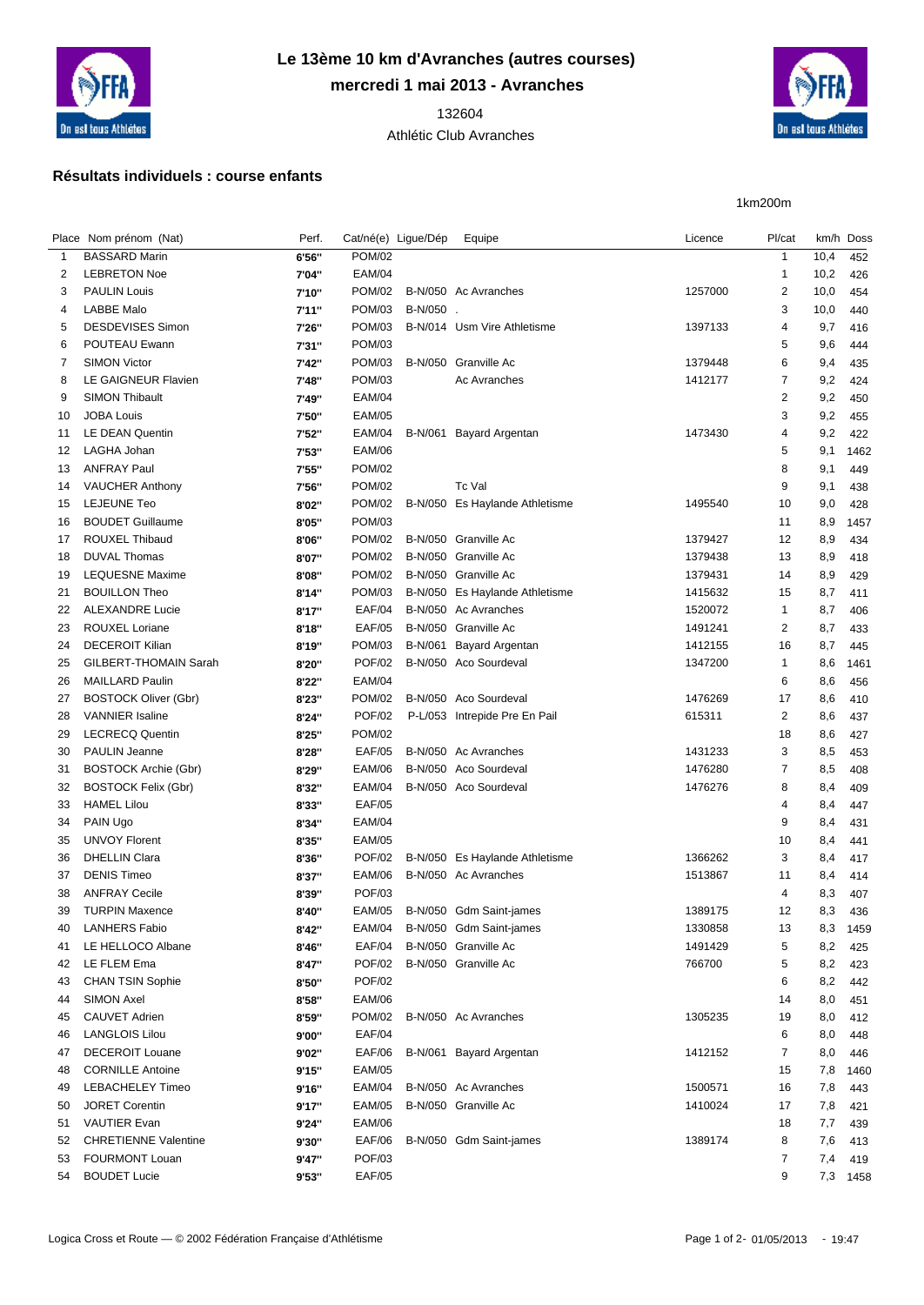Nb de résultats : 53 (37 hommes, 16 femmes)